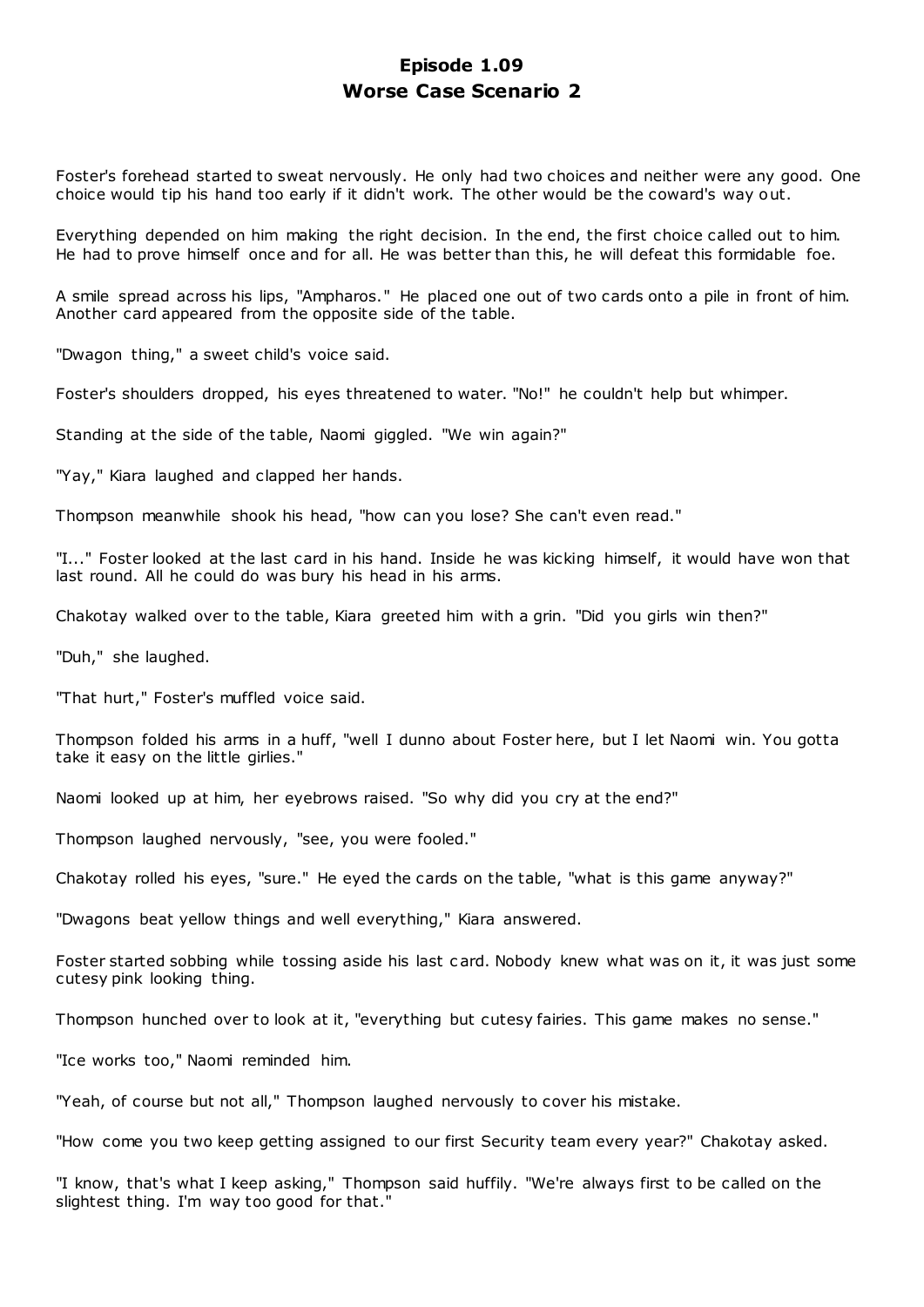Foster stopped crying instantly to look up at his teammate, his eyes narrowed. "How the hell can you dress yourself in the morning?" Thompson frowned, he didn't get it.

Kiara pulled a disgusted face up at the man, then looked back over to her dad. "Where's mummy? She promised she would take me to the horodeck."

"Holodeck," Chakotay softly corrected her. "After she returns from the mission. She said they would be away most of the day."

"Aaaw," Kiara pouted. "Will you take me?"

"I'm afraid I don't know what she had in mind," Chakotay replied, suddenly feeling awkward. "I'm hoping it isn't one of her old programs."

"I'll say. It hasn't been the same since the Hirogen blew it up. Add on malfunctioning ghosts and coffee factories spitting out decaf, you've got yourself a childhood trauma," Thompson commented.

Chakotay coughed into his hand, "never happened."

Thompson looked confused, "of course it didn't, she hasn't gone there yet."

Chakotay shook his head, picked up his daughter and walked away. Foster just stared up at his teammate again with a blank expression on his face. He got a smirk back in exchange.

Naomi pulled a face before running off after them.

"Ooh, you can come with me and Neelix to the Adventures of Flotter," she suggested as they sat down at another table.

"Eeew," Kiara complained.

Naomi pouted, "eeew? What's the eeew for?"

"Neelix, Flotter," Kiara said in a disgusted tone. "Sounds like crap."

Chakotay groaned, "Kiara please stop saying that word. While we're on the subject, stop copying everything you see your mother do. It's the last thing we all need."

Despite sitting Kiara put her hands on her hips and scowled, "why?"

"Lets just say I've had a lot of complaints, many of them from our ex Borg drone," Chakotay replied.

"Who?" Kiara looked confused. Naomi pretended to draw a half circle around her eyebrow which relieved Kiara's confusion. "Oh, Boob Lady?"

"Oh god," Chakotay groaned into both of his hands. "You know what, forget it. Why don't we try that Flotter program, it has done Naomi a world of good." Naomi smiled sweetly at him, then expectantly at Kiara.

Kiara pulled a disgusted face, her eyes narrowed. "Mummy said you'd try to make us do original episodes, and stinkers too. You're mean!"

"Flotter isn't stinky!" Naomi cried.

"Yes well mummy isn't here. This isn't Once Upon A Time either, so stop having such a hissy fit, okay," Chakotay snapped. Kiara folded her arms in a huff.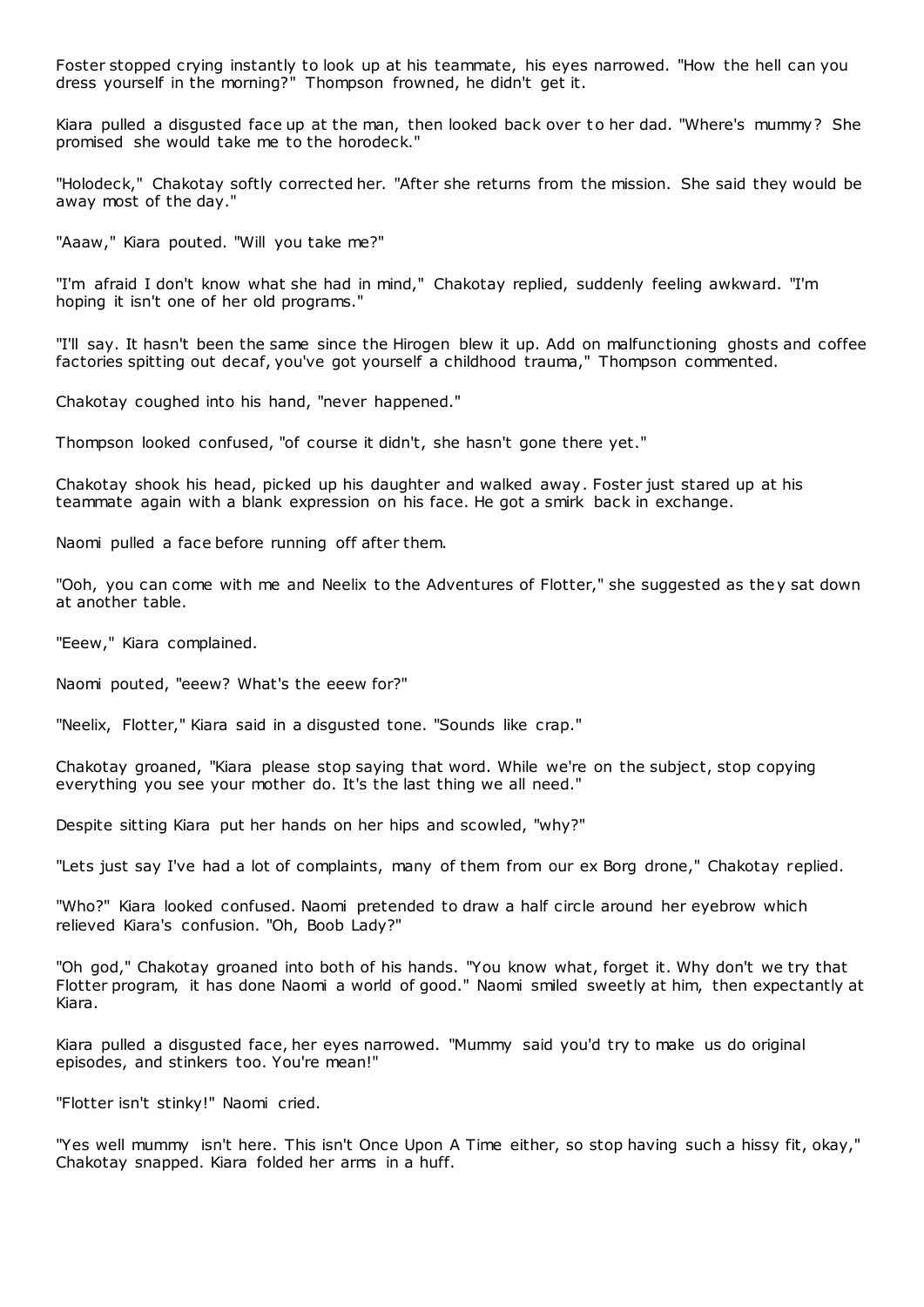Kathryn squinted her eyes at what was in front of her, it wasn't making things any clearer for her. Meanwhile Tuvok was trying to remember the last time his eyebrow was in a normal place, but he couldn't. Instead he just tried to ignore what was happening.

"Captain please, I'm trying to run the survey," Samantha Wildman said uncomfortably.

Kathryn still stared at her, her forehead lines were getting more intense. That was lifted as she thought of something. "Oh, you're the girl who got lost and shot, so Chakotay could make out with that fake blonde bimbo."

Tom sniggered to himself as he piloted the shuttle they were in. "Yeah, she was hot. Good times."

Tuvok's eyebrow felt like it was stuck this time, he attempted to push it back down to normal. It sprung back up as soon as he let go.

Samantha tried to continue her work at the back stations on the wall, but ignoring the Captain wasn't ever a good idea. She could still see her staring at her in the corner of her eye, also the heat in the shuttle was starting to burn.

"Get real Tom, nobody wants to make out with you," Kathryn hissed without turning her head.

Tom pouted, "but she did."

Kathryn sighed, "so if you're not her. Oh! Are you that ninny who was pregnant for two seasons, had a spiky headed kid and then disappeared?"

"No, for the last time, I am..." Samantha blurted out.

Tuvok felt the need to cut in so he turned his chair all the way around. "Captain, perhaps you should make an effort to remember people who aren't in the main ca... senior staff."

Samantha looked a little embarrassed, "no she's right."

Kathryn turned around to smile smugly at the Vulcan. "What were you saying about remembering who people were?"

"You always get it wrong, so I stopped listening to your wrong answers. I did not realise you had guessed correctly," Tuvok said carefully.

"Guessed?" Kathryn's own eyebrow started to twitch.

Samantha turned her attention to the front window, a large planet was blocking most of it. "Captain, there's a storm forming just ahead of us. We should retreat for now."

"Very well..." Kathryn said, quickly peeping at the woman's collar. "Ensign, uh..." She noticed Tuvok was still looking at her, "er... Ensign. Lieutenant, get us back into a higher orbit."

"Don't worry about it Captain. The Delta Flyer isn't like the other shuttles, we won't crash," Tom said proudly.

Kathryn frowned, "the what?" She wasn't the only one.

"Oh right, haven't built it yet," Tom said meekly. He turned his seat around just as the sight of a planet filled the front window. "Boy, is my face red!" Everyone pointed towards at the window. "It is? Hmm." His hands went to his face. They could now see some of the planet's finer details like mountains and trees.

Next thing everyone knew they were lying on the shuttle's ceiling in two different heaps.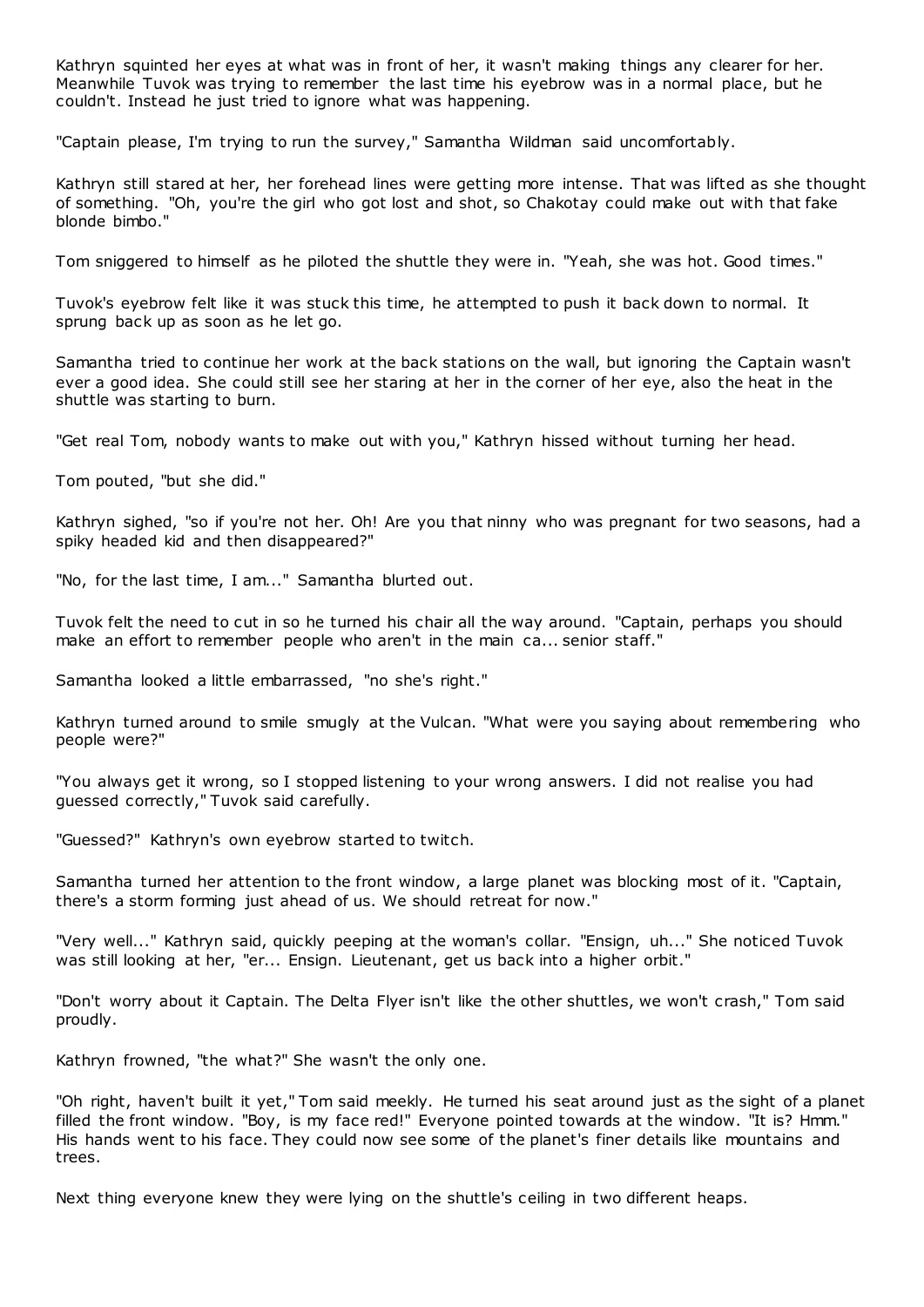"Okay, at least I haven't died this time," Kathryn groaned. She pulled herself up, not noticing that she was lucky enough to have a soft landing thanks to poor Samantha. Her hands went to check her hair, all she saw after that was red. "Tom!"

Tom, still very dazed struggled to get up, he decided to stay where he was. "Uh... Coda, one of our... most interesting missions." Tuvok's eyebrow had returned to normal but raised again as the helmsman passed out.

## **Voyager's Bridge:**

Jessie looked over to the centre of the Bridge with disgust all over her face. She wasn't the only one either as a female crewmember walked out of the turbolift holding a cup and a muffin in her hands. The person sitting in the Captain's chair accepted both of them gratefully.

"Is it just me or is this promotion getting to his head?" Craig commented from Tactical.

Jessie rolled her eyes. "No, apparently he was like this during his night shift *glory days*."

"Mmm perfect," Harry smiled after sipping at the cup. "Well done Crewman."

"Thank you sir," the woman said like she didn't really mean it. With his muffin hand he waved her away, angering her further.

Craig watched her leave, once she did he quickly tapped something on his padd. "If only I was here before the promotion, I'd be able to relieve him."

Jessie cringed as an image popped into her head.

*"All the girls on the Bridge are ordered to go out with me tonight on Holodeck Two. Oh and you can invite your friends too. The more the merrier," Craig said. Stacks of pads and tricorders were thrown at him.*

"I dunno which is worse," she said once it was over.

"Worst," a random crewmember tried to correct her. He immediately realised he was wrong and forced a cough to hide it.

Jessie heard it just fine though, she gave the man a funny look. "I suppose you thought the episode was called Worse Cast Scenario as well."

The man laughed nervously, Jessie quietly assumed he did.

"That title would be more appropriate," Harry grunted from afar. "Speaking of which, Jess and Craig, you're late with your reports."

Craig was about to respond but Jessie held up her hand to tell him to keep quiet. "I estimate Harry will get his probably gelled ass kicked in ten seconds. Should I delay the next five minute report, as his lordship will be too busy in Sickbay getting my foot removed?"

Harry laughed very nervously. "It's not every five minutes," was all he could muster.

"I meant to say seconds, my bad," Jessie said.

"I just take my command role very seriously. You don't have to be rude about it," Harry grumbled.

"How's the muffin?" Craig asked.

Harry smiled at the half eaten muffin in his hand, "good, it's actually..." He then began to scowl, "hey, I work hard here and I can't leave. There's nothing wrong with asking for a little..."

"Demeaning waitress service. No, nothing wrong at all," Jessie commented.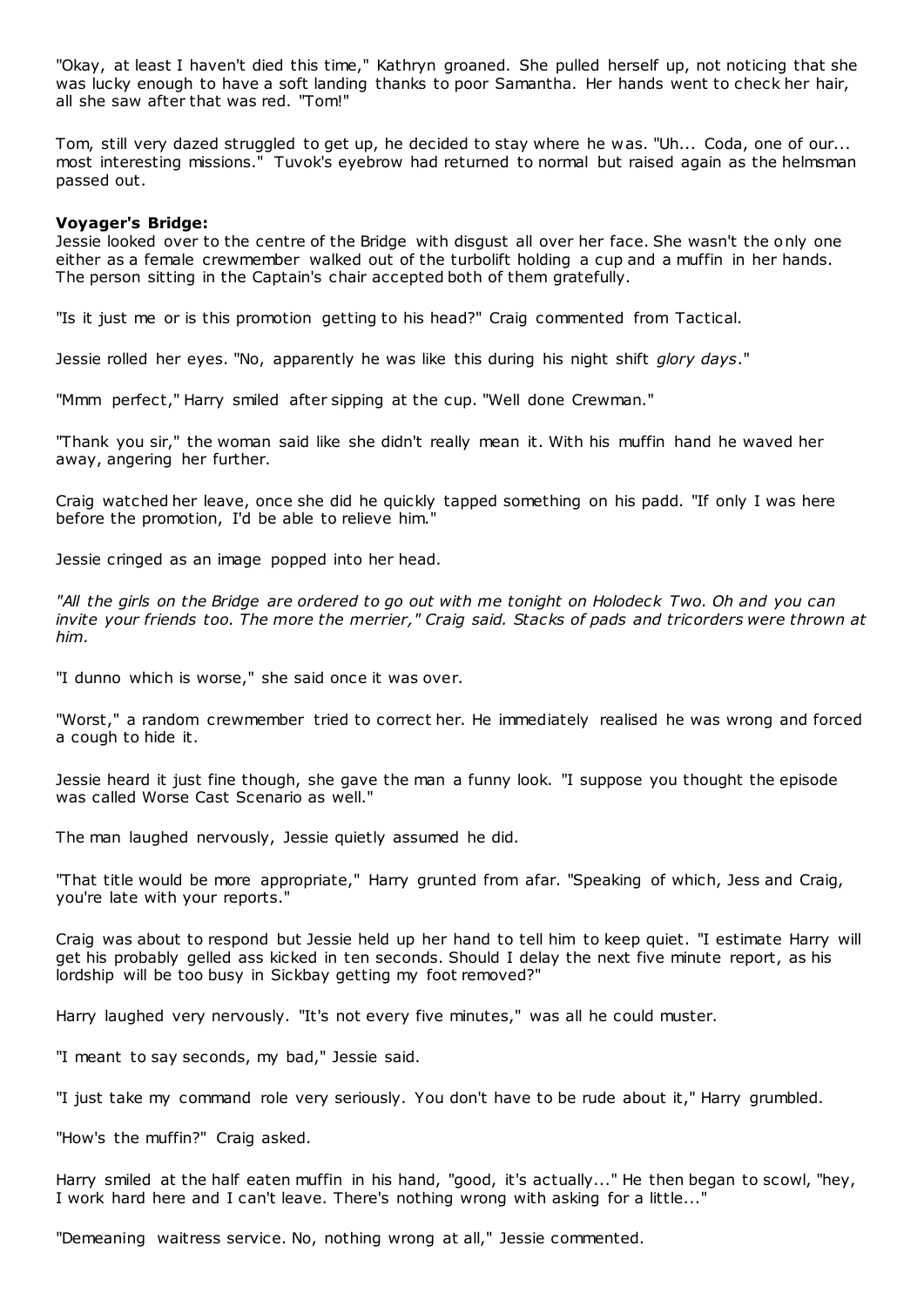Harry sighed loudly, but he kept what he said next as quiet as he could. "Somehow I don't think therapy is working on her."

"What?" Jessie snapped, making Harry jump.

Craig laughed, "why should it? I like Jessie the way she is."

Jessie still rolled her eyes despite the compliment. "Really? Are you that desperate for a date?"

"Um... I wouldn't call you a desperate option," Craig said a little nervously.

"Guys, can you flirt later? We need some work done today," Harry said.

Jessie pulled a disgusted face. "Eeew." Craig naturally pouted. "He's like fifteen, Harry."

"Eighteen," Craig continued to pout.

Harry couldn't help but let out another sigh. "No, it's okay. Voyager flies itself."

"Why the sarcasm? It's doing that right now and neither of us are at the helm," Jessie pointed out. She shook her head to try and get rid of her bad mood. "I don't know why I even try to hide it." She tapped a few panels to bring up a game that was on pause. Harry looked over as the sound on it was turned up so he could hear it.

"Craig, surely I can count on..." he said, glancing back at Tactical. He found the teenager tapping on his PADD again. Craig did notice that he was looking at him, but didn't try to hide it. "I'll stick to night shift, at least everyone there respects me."

#### **Obvious flashback, one year ago:**

Harry stood at Opps chatting with the smiling woman there. Once he turned his back on her she flipped two fingers up at him.

"Helm, are we still on course?" he asked while returning to the Captain's chair.

"Where else would we be going?" the woman at the helm said in good humour. Her eyes rolled and she pulled a face when he laughed at her comment.

"Tactical, if you want Harry to be the Captain someday say nothing," Harry said.

James looked up from Tactical with a frown on his face. "Seriously, what is that noise?"

Harry groaned, "damn, worth a shot." He collapsed in the chair.

"There it is again. Does anyone else hear that narcissistic squeaky noise or is it just me?" James asked. The rest of the Bridge nodded and murmured their answer.

#### **Present Day:**

Harry smiled, "well almost everyone. Not that I care if James doesn't."

"Please," Jessie scoffed. "For months James would tell me that it was strange no one was in charge of the night shift."

"But... I spoke to him, he'd ignore me and usually not say anything at all," Harry protested. Craig started sniggering behind his hand. "Only time he spoke was to complain about a squeak he kept hearing. I ignored it as the man's obviously nuts."

"Actually," Craig said thoughtfully. "Now that you mention it, I can hear it too."

Jessie nodded, "yeah it's subtle, but I didn't think it was worth mentioning."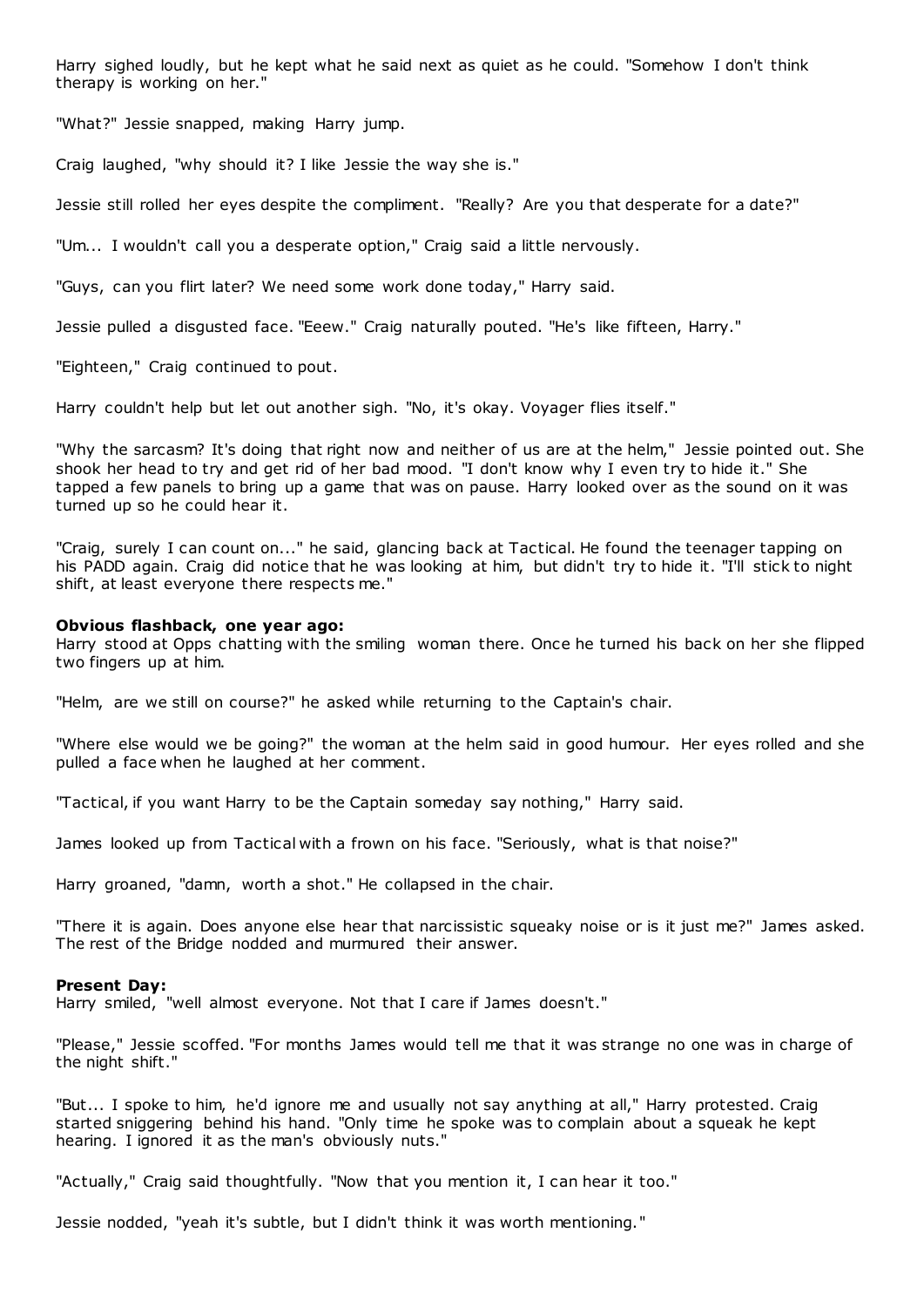Harry just looked even more confused. "What? I don't hear..."

"There it is," Craig interrupted. Harry looked around expectantly. "No it's gone."

"Oh I get it," Harry said in a suspicious voice. "I keep talking over it." Craig and Jessie smirked at each other. Harry glanced over his shoulder and caught them. "I knew it."

"When you start to miss Janeway or even Chakotay..." Jessie commented.

Craig nodded, "you know you're in trouble."

"Where is Chakotay anyway? Isn't he supposed to be here by now?" Jessie wondered.

## **Holodeck Two:**

Naomi jumped up and down in excitement, clapping her hands. Meanwhile Kiara stood beside her with her arms folded tightly and a very Janeway like angry look on her face. Chakotay hadn't seemed to notice that yet, he was too busy admiring the forest they were in.

They weren't alone. A man completely covered in blue was standing beside a lake, talking up at a nearby tree. Another man sat on one of the tree branches, he seemed to blend into the tree stump, at least until he talked anyway. He jumped down in front of the blue man, eager to pick a fight with him.

"Oh yeah!" he snarled.

"Yeah," the blue one snarled back.

The two put up their fists. It wasn't really worth worrying about, it looked like what Tom and Neelix would look like if they started fighting.

"Hey, stop that!" Naomi scolded. Kiara gave her an annoyed look when her friend put her hands on her hips. "You two need each other, so you should get along."

"Oh, and how's that?" the man from the tree said dubiously.

"You would die without Flotter's water, while Treebus shades your lake from the sun," Naomi said with a smile. "Everyone knows that heat makes water evaporate."

The two men looked astonished. "My god, she's right!" the blue man stuttered.

"She's a smart one!" the tree one said.

Kiara groaned, "I get it."

Naomi glanced at her, her smile grew. "See, told you it was fun."

"No," Kiara said, her head shaking to make sure the no stuck. "I can hear *Naomi clever, Naomi good* outside Holodeck too. It's boring."

"What?" Naomi said with a pout.

Kiara shrugged, "should've let them fight. Funny."

"No! Fighting is bad," Naomi complained.

"Maybe, but a bad guy appears and you make him be nice in seconds. What's fun about that?" Kiara said.

Chakotay finally stopped looking around to stare down at his daughter, then Naomi. He frowned at them. "What did I miss?"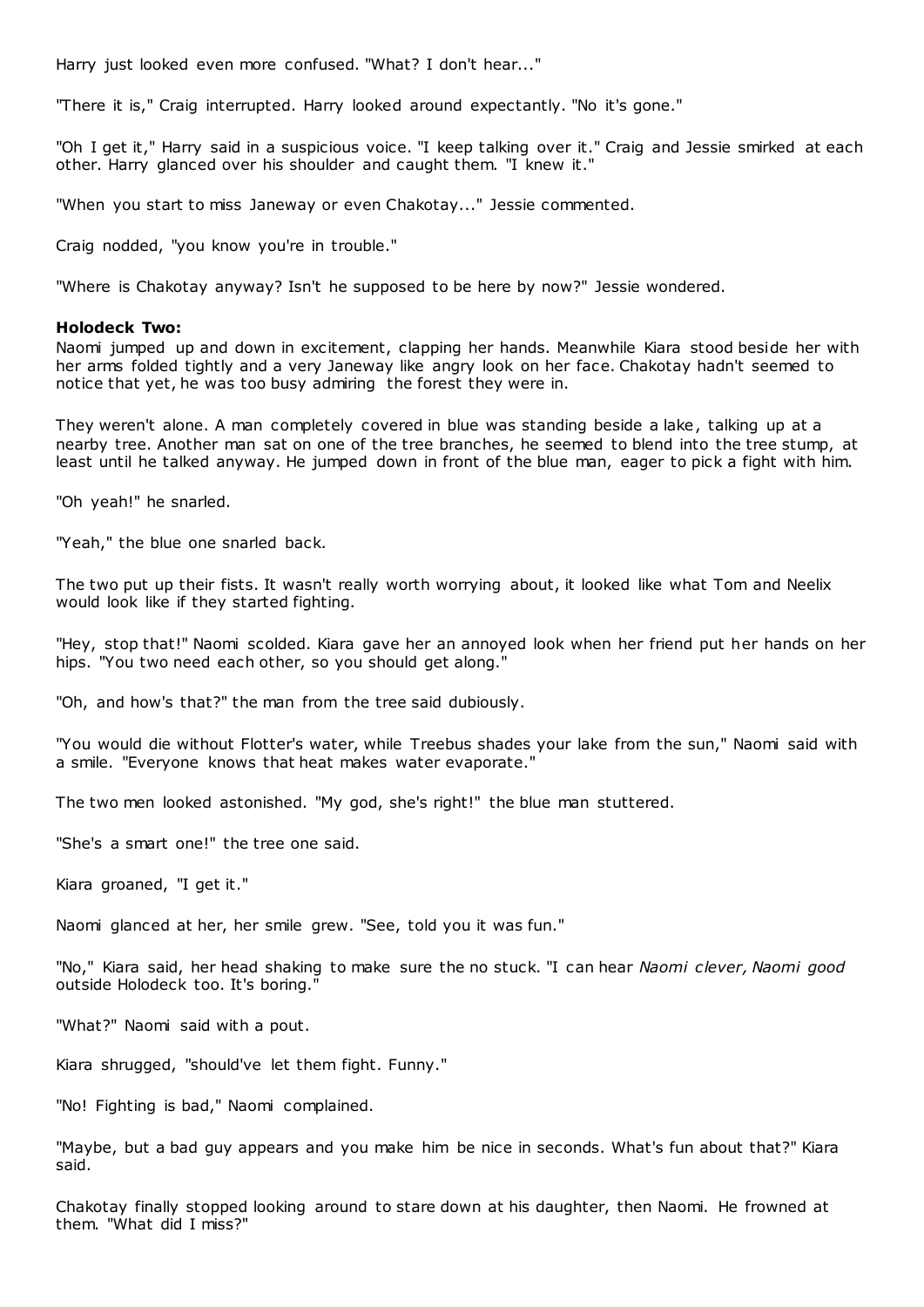"We learn things and hang out. That's fun," Naomi replied.

Kiara rolled her eyes, "jeshus cwist!"

Chakotay cringed as he knelt down, his hand gently touched her shoulder. "Sweetheart, we've talked about this; think before you speak and stop copying your mummy."

"But... mummy is funny," Kiara protested.

Chakotay sighed, "yeah I'm sure she is when you're not her target." Kiara looked at him with a puzzled look on her face.

"Oh look at me, I'm Tom, the best pilot in the universe. Oh look a planet, I'll crash into it!" Kat hryn snapped while poor Tom drowned in his own forehead sweat.

Tuvok and Samantha made sure they were as far away from her as possible, even if the tiny shuttle meant that was only an extra metre if they were lucky. Tuvok held a regenerator over one of Samantha's wounds, but her trying not to laugh at Tom was making it harder for him.

"Ensign," he scolded.

"I know, it's hard not to," Samantha smirked. Another giggle made the pain in her chest worse.

Kathryn pulled the helmsman closer to her using the scruff of his own uniform, all he could do was take it and hope for the best.

"Too busy looking at your reflection and dreaming about making out with yourself, weren't you? Or maybe straining your minuscule brain trying to think of a witty comment, huh?" Kathryn more or less spat at him.

"Oh sure when I do it, it's annoying. But when James does it, it's hilarious," Tom muttered to himself.

Kathryn looked behind her with a puzzled frown on her face, then back again. "What the? Why are you bringing him up? I never..." Her eyes widened a little, "oh. I see." She laughed as her hands loosened their grip on him, he stumbled back onto the floor and painfully. "Good luck with that, you moron."

"Captain," Tuvok thought it was safe to speak up.

Tom didn't understand why she let him go, he was just relieved to be free for now. He quickly clambered a bit further away from her.

"If the next words out of your mouth are oxygen and low, I'll start picking off people to conserve it," Kathryn growled in Tuvok's direction.

Tom couldn't help but laugh quietly, Kathryn laughed over him, shutting him up immediately. "Oh Tom, you're so naive." He swallowed the brand new lump in his throat.

"I wasn't going to remind you of that, Captain," Tuvok said. "Voyager is sc heduled to rendezvous with us in ten minutes. They should discover our crash position as it seems the storm has already passed us."

"I'm sensing a but," Kathryn said. She scowled at Tom as if she was daring him to laugh.

"However, we only have enough power for five minutes," Tuvok said. Before Kathryn could attempt to grab him, he quickly continued, "if we shut down non essential systems we'll be able to make it last long enough to be rescued."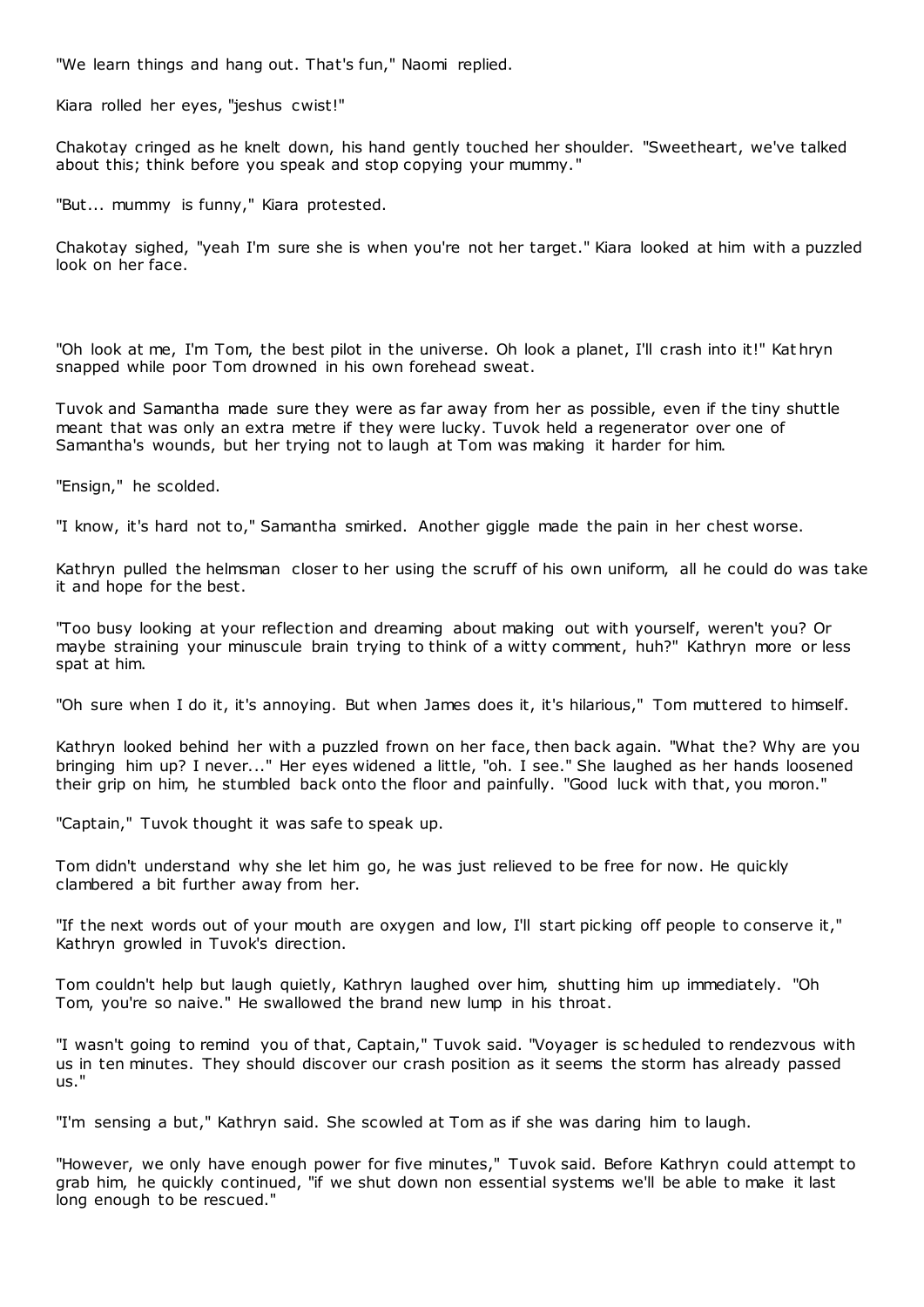Tom glanced around the damaged shuttle, none of the consoles seemed to be working. The only light they had seemed to come from the broken red alert light that was flashing. "Like what, gravity? We're already upside down so that ship has sailed already."

Kathryn growled at no one in particular, or at least that's what Tom hoped. Tuvok however knew exactly why she was growling.

"Captain, it's only ten minutes. I'm sure you can handle being without another coffee for that long," Tuvok said as he inched towards the nearby wall.

"Wow, I thought she was already without," Tom whispered. "Yikes."

"You're wasting valuable oxygen Commander," Kathryn said dangerously.

*"Kim to Shuttle Cochrane, come in."*

Tom sighed in relief, "oh he's early, thank god."

Kathryn swung her head his way, pulling a disgusted face. "Good god, make up your mind!"

Tom's eyes shifted side to side, his jaw half dropped. "What?" was all he could say.

"*Oh he's early, my hero!*" Kathryn mocked him. She marched forward to the front of the shuttle, her arm tried to reach the console above her but she couldn't reac h what she wanted. "Wow you're useful for something after all. Answer your boyfriend."

Tom's face turned bright red, he quickly rushed to his feet. "Why, because I'm tall? I have many fine skills other than that."

"And we're back to wanting to make out with yourself," Kathryn rolled her eyes. "Just do it and the dream will be the reality. Hopefully where I can't see it."

Tom grumbled under his breath but he did what he was told anyway.

"Why couldn't I be posted on a sane starship like the Enterprise?" Tuvok wondered outloud.

#### **Meanwhile in the Alpha Quadrant:**

The Next Generation crew, minus one of course, sat around the bridge of their mostly brand spanking new Enterprise bridge. All but one of them looked bored to tears.

Picard glanced at a watch he had on his wrist then back straight ahead again.

Data seemed to be busy looking at two pictures of his emotion chip, each one was side by side for comparison.

Troi frowned, then looked towards Riker who had managed to get a hamburger out of nowhere.

At the back of the Bridge Geordie was keeping himself occupied by staring at his reflection in the screen showing the Enterprise schematics. Crusher seemed to be searching for somewhere to sit and was getting a little mad that she couldn't.

"We've been dumped for Original Series reboots, haven't we Number One?" Picard asked, finally breaking the silence.

Riker's eyes widened, he glanced at his Captain with his mouth full of hamburger. "Yesh shir..." he spat crumbs all over the floor and his lap.

"Wait, don't we still have Nemesis to do at this time?" Troi questioned. Everyone stopped what they were doing to shush her. She gasped at the suddenness of it. "What? I think I suffered the worst from it, don't you?"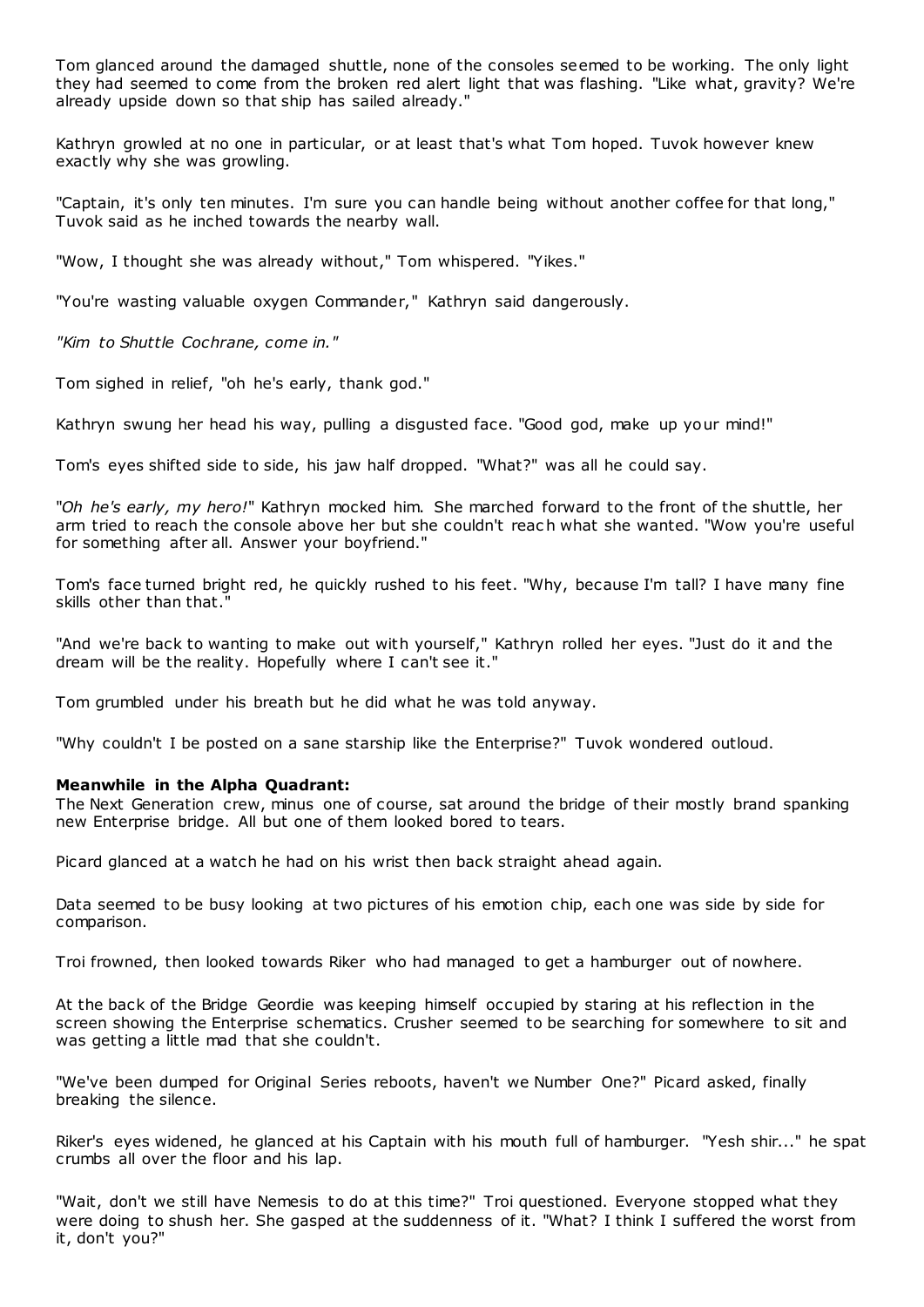Data turned his chair around to stare at her briefly, she sheepishly smiled at him.

"You handsome devil," Geordi said in the direction of the Enterprise schematic .

Troi rolled her eyes, "yeah and the Enterprise suffered too, I get it."

Picard squinted his eyes at the viewscreen, "is that a ship in the distance?" Everyone perked up. "Red Alert, all hands..."

"Sorry sir, that's just a crumb from my sandwich yesterday," Riker said nervously. He hurried over to wipe the screen, it looked smudged afterwards. Picard groaned, but that wasn't the worst part. Riker quickly licked the crumb off his hand afterwards.

Geordi glanced around the Bridge, he looked confused. "I wasn't talking about the Enterprise, I was..." Everyone stared at him, he laughed nervously. "Wasn't checking my reflection, I was keeping an eye on things. This ship is like my baby."

Crusher frowned to herself. "Wait it's only 2374, have we forgotten Insurrection again?" She went back to her chair hunt.

"That reminds me," Picard said. He reached over to give Riker a slap in the back of his head. He was in the middle of scoffing another burger at the time, it made him almost choke on it. "Stop using the manual steering, you fool. It's not a toy."

"But sir!" Riker protested once he got his breath back. "You've already banned me from the slide on Deck 29."

Picard groaned into his hands. "There is no Deck 29!"

"Oh yeah, then why is there a slide on it?" Riker said smugly.

"I told you, Will. That was a Jeffries tube leading into the warp drives. You really should get Beverley to check you out, you haven't been the same since," Troi said.

"But I slid down it," Riker pouted. "There was a hole at the bottom of it."

"If there was a bottomless hole like you said, you wouldn't be able to tell us about it," Picard said. He seemed disappointed. "It is a shame."

Riker decided to cheer himself up by bringing out another burger. "It was so 29, I read it."

"Yes yes, we have five extra decks and the ship hasn't gotten any deeper. Next you'll be telling me the Enterprise will get shorter and slightly change shape between the next two movies," Picard grumbled at him. "Honestly, you'll believe anything Number One."

"I knew it, my emotion chip grew between the episode and Generations," Data muttered to himself. "No wonder I can't get it out, it probably still is growing."

"Hey Will, I heard there's a library on this ship. Do you want to go annoy the librarian?" Troi said, ending with a wink.

"Sure, I need a napkin real bad," Riker replied after finishing what looked like a Big Mac with four burgers in. Troi looked disgusted as some of the sauce and lettuce was stuck in his beard.

"You know what, you should shave first. I'll meet you there," Troi sighed. She climbed out of her chair to head for the turbolift.

Riker laughed, "me shave? That's hilarious."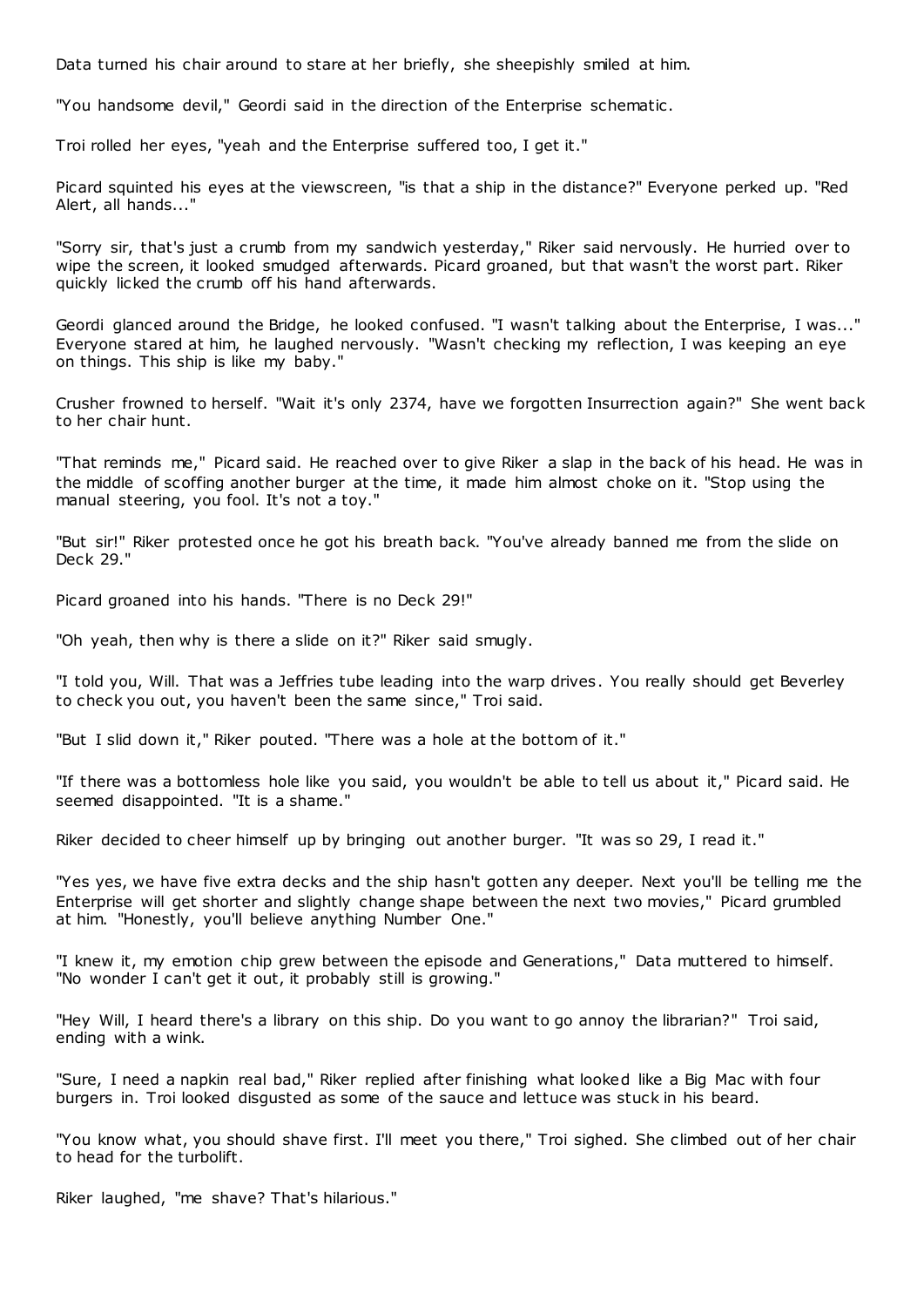Crusher finally found a place to sit, but it was just on the empty Tactical station. Everyone heard a few beeps, then the familiar sounds of torpedoes being fired.

"Well that's all the quantum torpedoes gone," Picard sighed. "Two years and only one movie, and you people lose it. I'm going for a drive."

"There's only one habitable planet nearby, Captain, and it's pre-warp," Data reminded him.

Picard looked disappointed, "oh, well never mind."

Meanwhile a cloaked Romulan ship saw the Enterprise fly by a random planet. They all sighed in disappointment, after gaping in awe at it of course.

"Well so much for them finding the android we planted," one said.

"Should we retrieve it?" another asked.

The first one shrugged, "nah, what's the worse that could happen?"

"Worst," the rest of the bridge corrected him.

#### **Back in the Delta Quadrant:**

"Well that was... that was weird," Craig commented.

"Not Once Upon A Time weird at least," Jessie said.

Harry looked worried, "that worries me."

"Are you worried?" Craig asked just to make sure.

"No I'm not worried, it just wouldn't be Fifth Voyager without word repetition," Harry answered, rolling his eyes. "Tell the transporter room to beam up the shuttle crew."

"What about the shuttle? It's our last one and the giant mythical shuttle replicator hasn't been fixed," Jessie questioned.

Harry cringed, "that's a cringe-worthy thought."

"Seriously stop that. It's bad enough when it happens by accident," Jessie hissed.

"Fine, we'll retrieve the shuttle later," Harry said.

Craig nodded and smiled. "Transport complete."

Harry squinted his eyes suspiciously at him. "What's with the smile?"

"Oh, just that the reign of Harry Kim will be over soon," Craig only half lied. Harry's suspicious face grew even more intense. "Really."

"Mmm hmm," Harry didn't believe him.

The turbolift doors opened. Harry barely had any time to turn around to see who was in it, Kathryn had already ran over to reclaim her seat, with a coffee cup in hand. She sniffed the air a few times.

"Has someone been making fourth wall jokes in my absence?" she asked dangerously.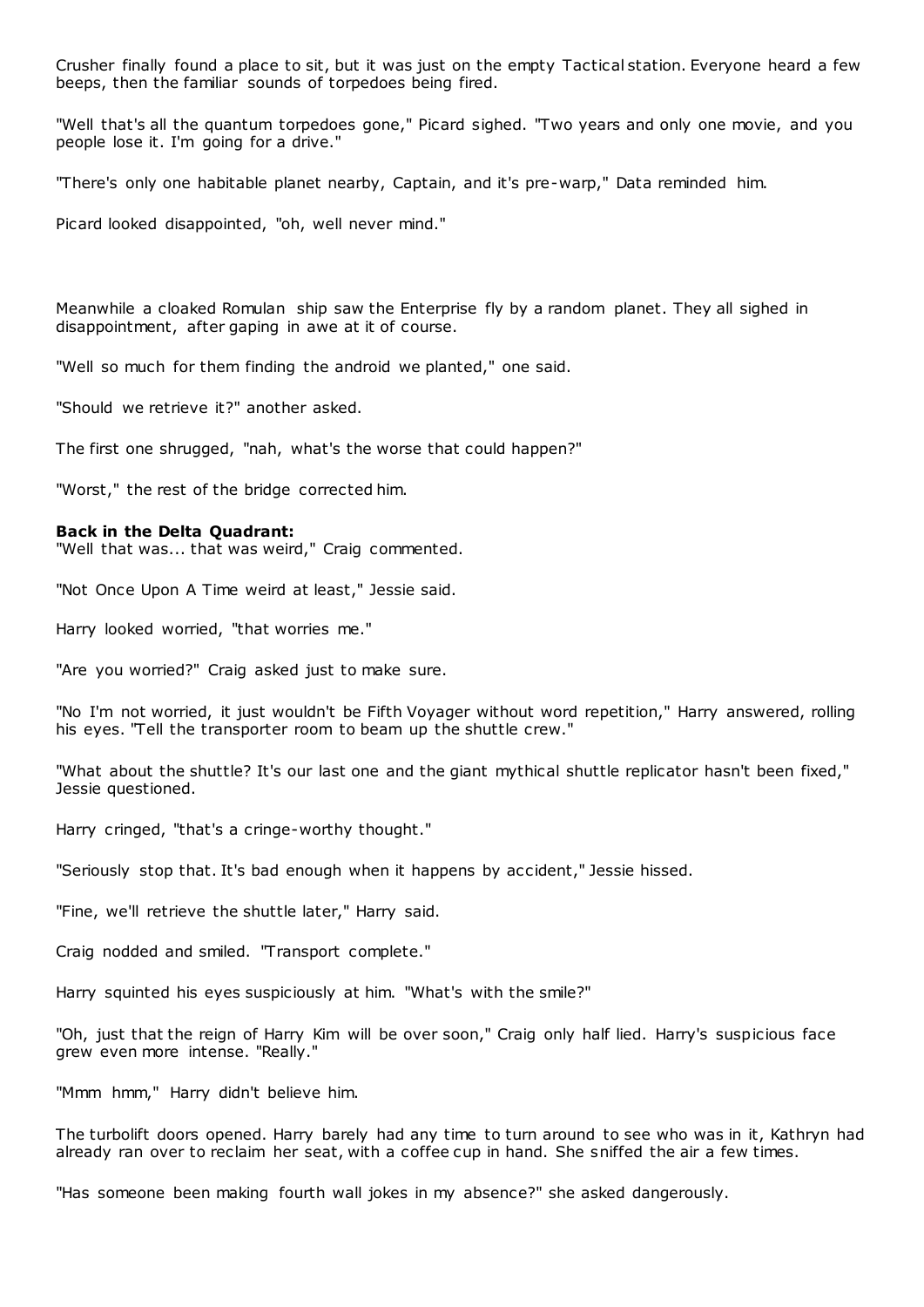Harry panicked, he turned to point at Jessie first but was surprised to see she had vanished. When he went to do the same to Craig, he had gone too. "Oh, not cool guys. Not cool."

## **Sickbay:**

The Doctor only had to turn on his heel to face his next patient on the neighbouring biobed. He didn't expect though to find she wasn't there.

"Captain?"

Tuvok shook his head. "She didn't even wait for the transporter beam to finish."

The doors opened. Chakotay lead the two little girls through them, Neelix soon ran in after him struggling to breathe.

"Once... Upon... A... Time... was my... ep..." Neelix tried to breathe.

"Yeah well you can have In The Flesh instead," Chakotay retorted.

Naomi ignored all of this and ran over to her mother on the solo biobed. "Mom!"

Kiara pulled a confused face, her eyebrow even raised. "What the hell is a mom?"

"Is In The Flesh the one with the crash or the future Borg?" Neelix asked.

Chakotay rolled his eyes, "yeah sure, whichever you want."

*"Chakotay!"* Kathryn's voice screeched over the comm.

Chakotay cringed, "she couldn't have heard any of that, surely." He glanced down at his confused daughter. "Mom is just another way of saying mummy."

"Mom," Kiara tried to say but she overexaggerated the O part. "It's stupid, like fewtal."

The Doctor chuckled. "She's a chip off the old block, that one."

"Unfortunately," Chakotay groaned into his hand. He then remembered and tapped his commbadge quickly. "Yes Captain?" he said nervously.

*"Why did you say it like that? I just wanted to congratulate you. Tom's beaten your shuttle crash record."*

"Oh great," Chakotay was very relieved, in more ways than one.

*"Yes it's great I have so many morons on my ship. We now have no shuttles left, so well done spankings are very much needed for you two imbeciles. Janeway out."*

Kiara giggled as her dad's shoulders dropped. "Mummy funny."

"I thought the angry and insulting Janeway joke was just for Aggression," Chakotay said after tapping his commbadge.

"Well she didn't have coffee for a whole five minutes. It still makes sense," Tuvok said. "Oh and lower your voice, I believe she has some rooms bugged."

Chakotay's eyes widened. "Crap..."

"Crap!" Kiara laughed.

"So a well done spank and a fourth wall smack. Today's a good day," Chakotay muttered to himself.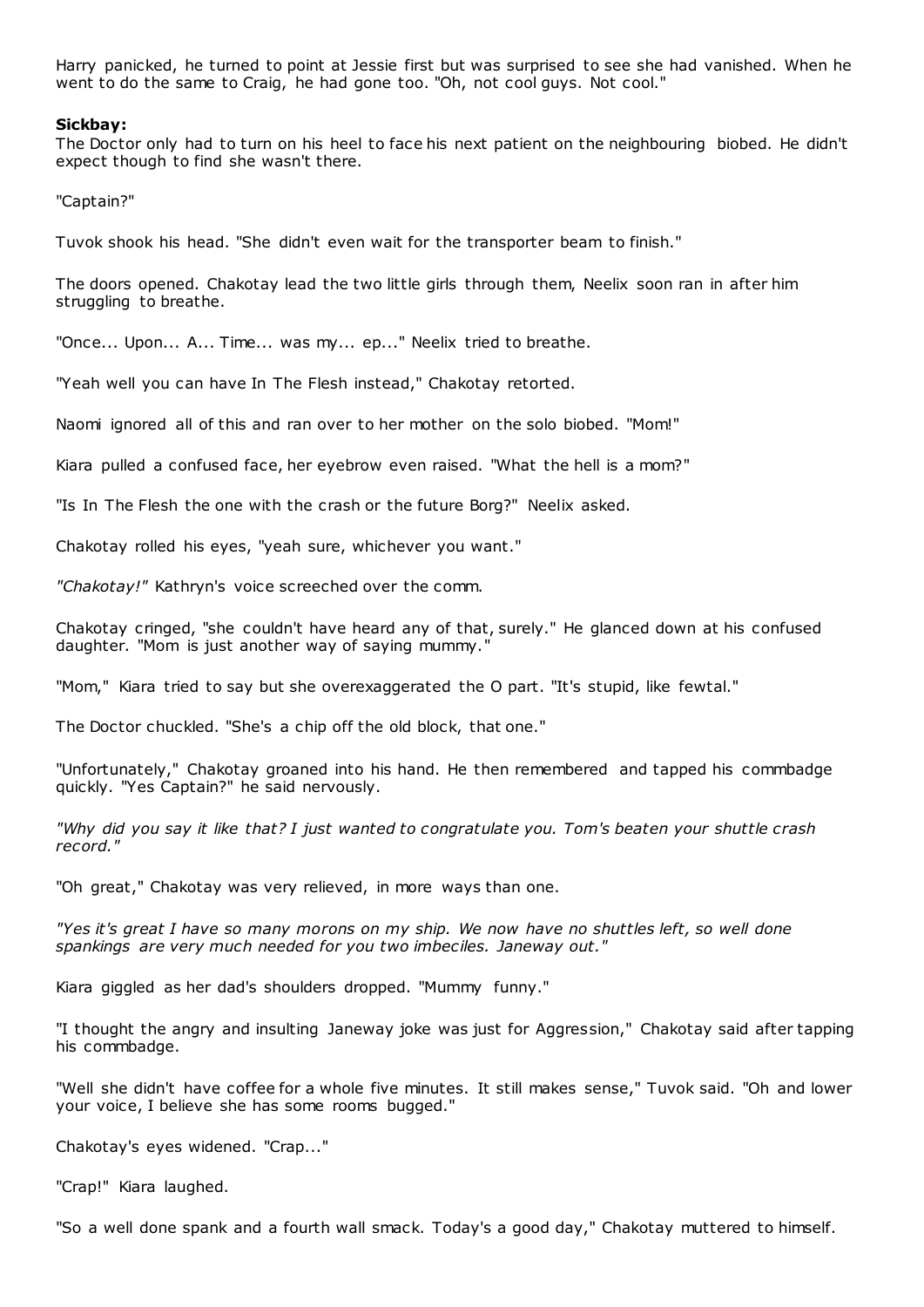"I doubt she's serious," the Doctor said. Both Tuvok and Chakotay stared at him, both with their own judgmental look on their face. He only laughed nervously.

## **The Ready Room:**

Kathryn's eyes narrowed as far as they could without completely closing. Her hands showed that she meant business, tightly clutching her hips.

"Can we make this quick? I've got a talent night to run," Tom said nervously.

Kathryn scoffed, "you believed that once a year nonsense? Proves my point."

"We had one last..." Tom squeaked. Chakotay shushed him.

Kathryn obviously heard him though and knew what the rest of the sentence was. "And I wasn't invited?"

Tom swallowed hard, he now couldn't see as nervous sweat had fallen into his eyes. "Uh... yes."

"Kath... Captain you were eight months pregnant and telling everyone that dared to speak to you to *shove it up their butt*," Chakotay reminded her.

"Ass, and that reminds me," Kathryn snarled. "Bend over."

Chakotay and Tom looked at each other with their eyes wide.

"I'm never going to be able to do this again without thinking of this moment," Tom pouted.

Chakotay's wide eyed look turned into a one of disgust. Kathryn joined him, but hers was an angrier version.

"Tom, really? What's wrong with you?" Chakotay snapped. Tom winked at him, then gestured his head Kathryn's way.

"Ugh, you've ruined it," she groaned. Tom smiled in relief, then smugly at Chakotay. That went away when Kathryn walked up to the helmsman and settled for grabbing his ear roughly. "The classics are called classics for a reason," she said as she pulled it.

"But... it's not always me. James crashed the last shuttle. Why does he keep getting away with everything?" Tom whined.

Kathryn rolled her eyes and pulled harder. "The Borg assimilated it, pay attention."

"That's probably the real reason why they crashed their own ship," Chakotay said thoughtfully.

Tom's eyes widened, "see what I mean. No blame."

With her other hand Kathryn gave the unfortunate helmsman a slap. "Cut it out, you sound like a naughty toddler."

"Um, so can we really not repair the shuttle? I hear it just landed upside down," Chakotay said while trying not to laugh.

Kathryn rolled her eyes. "Of course we can, that's not the point. We lose shuttles faster than we lose torpedoes."

"Actually, about that..." Chakotay said.

Tom interrupted him, "I have the perfect solution for that."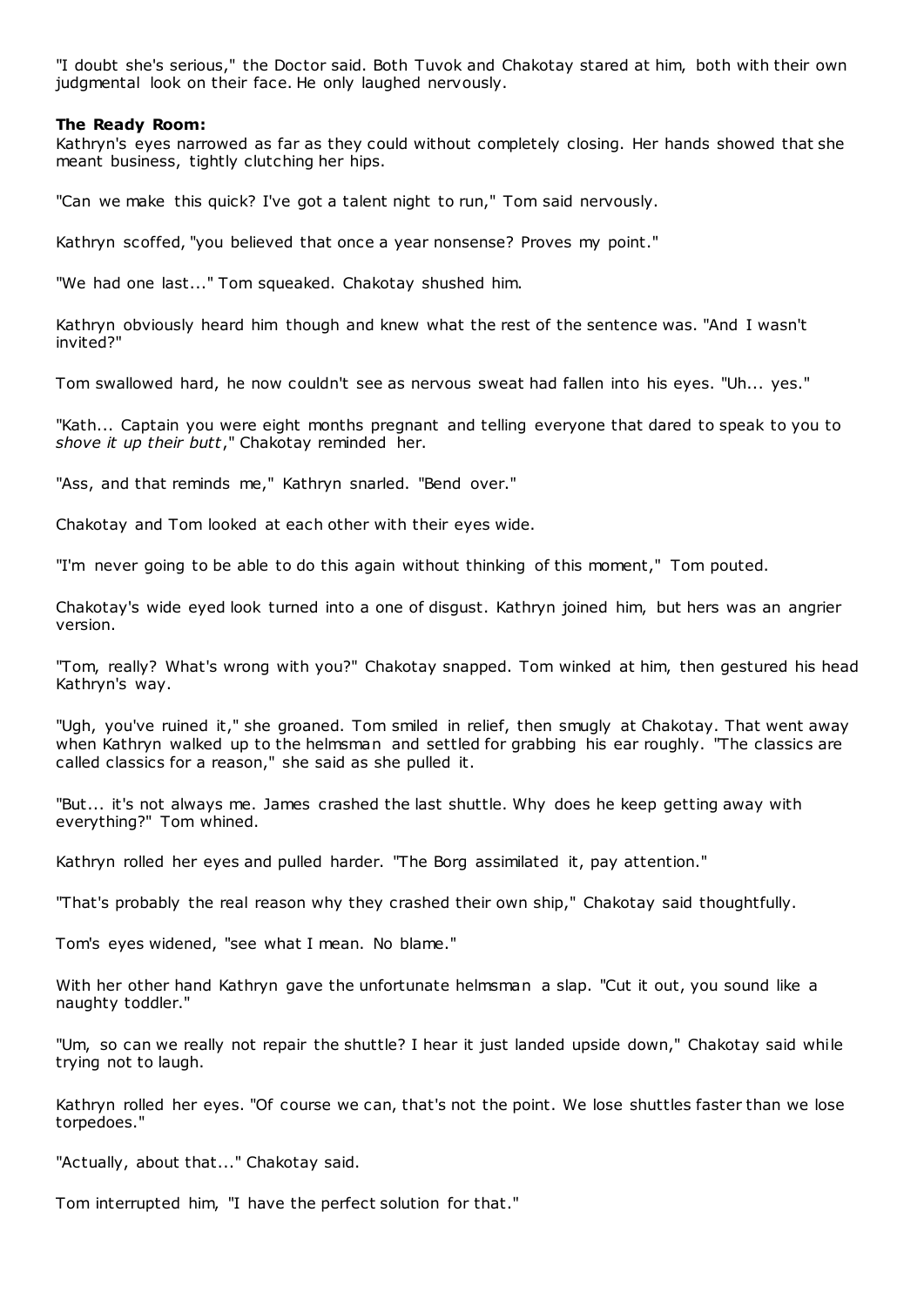"The Delta Flyer," Kathryn muttered. "So? You've been promising that for years. You're all talk."

Tom fidgeted in her grip, she groaned and let him go for now. "Nope, I'm in pain too." Kathryn's eyes narrowed again. "It's next on my list, right after finish the mutiny program."

"What kind of moron takes one and a half years to finish one silly little story," Chakotay said. He coughed and looked around the room nonchalantly.

"Yes, and how long does it take to write everyone out of character so they'd go along with such a ridiculous story?" Kathryn rolled her eyes again.

Tom chuckled, "I didn't and it isn't. I finished the other day."

Kiara giggled from Kathryn's chair. Tom jumped, he hadn't noticed she was even there. "Bet Tom saves the day and evewyone loves him."

Kathryn nodded, "I'd bet my whole coffee supply on that."

Tom's jaw dropped, "what? If I'm the hero, there's no point in the program. The player would just watch."

"Ooops, better change it," Kiara laughed.

Tom stared at the girl, his eyes wide. "I don't need to change it."

"It'll suck then," Kiara said.

Chakotay groaned, "Kiara..."

Kathryn batted him on the arm, "what are you doing? I don't want Tom to be encouraged."

"You don't mean that," Tom laughed nervously.

"I do. I could make a better game than that," Kiara said.

Tom shook his head, "no you couldn't, you're just a kid. An evil one, but still a kid."

"Tom!" Chakotay snapped at him.

Tom's eyes widened, "oops, I really need to learn how to stop thinking out loud." He ran out as quickly as he could.

"Too bad Jessie's not on the Bridge," Chakotay muttered. "He wouldn't get very far."

Kathryn hurried over to her seat as her daughter started sniffling. She picked her up in time for her to start bawling. "Is that why she came back to work? I was doing fine on my own."

Chakotay tried to laugh it off but his daughter's cries were putting him right off. He reached over to stroke her hair while Kathryn gently rocked her. "I have this feeling that somebody else used to keep Tom in check, but I don't remember who. It's bothering me."

Kathryn frowned, "now that you mention it, Jessie's a lot more hotheaded than I remember." Her head shook. "It doesn't matter. Violence doesn't work, telling him off doesn't work. The only way to get Tom to start behaving and stop annoying people, is to get him where it really hurts."

"You already did that once," Chakotay pointed out.

Kathryn smiled darkly, it made him a little nervous. "Yes once. I imagine he'll be releasing his masterpiece very soon to the public. He was very picky about what other people came up with."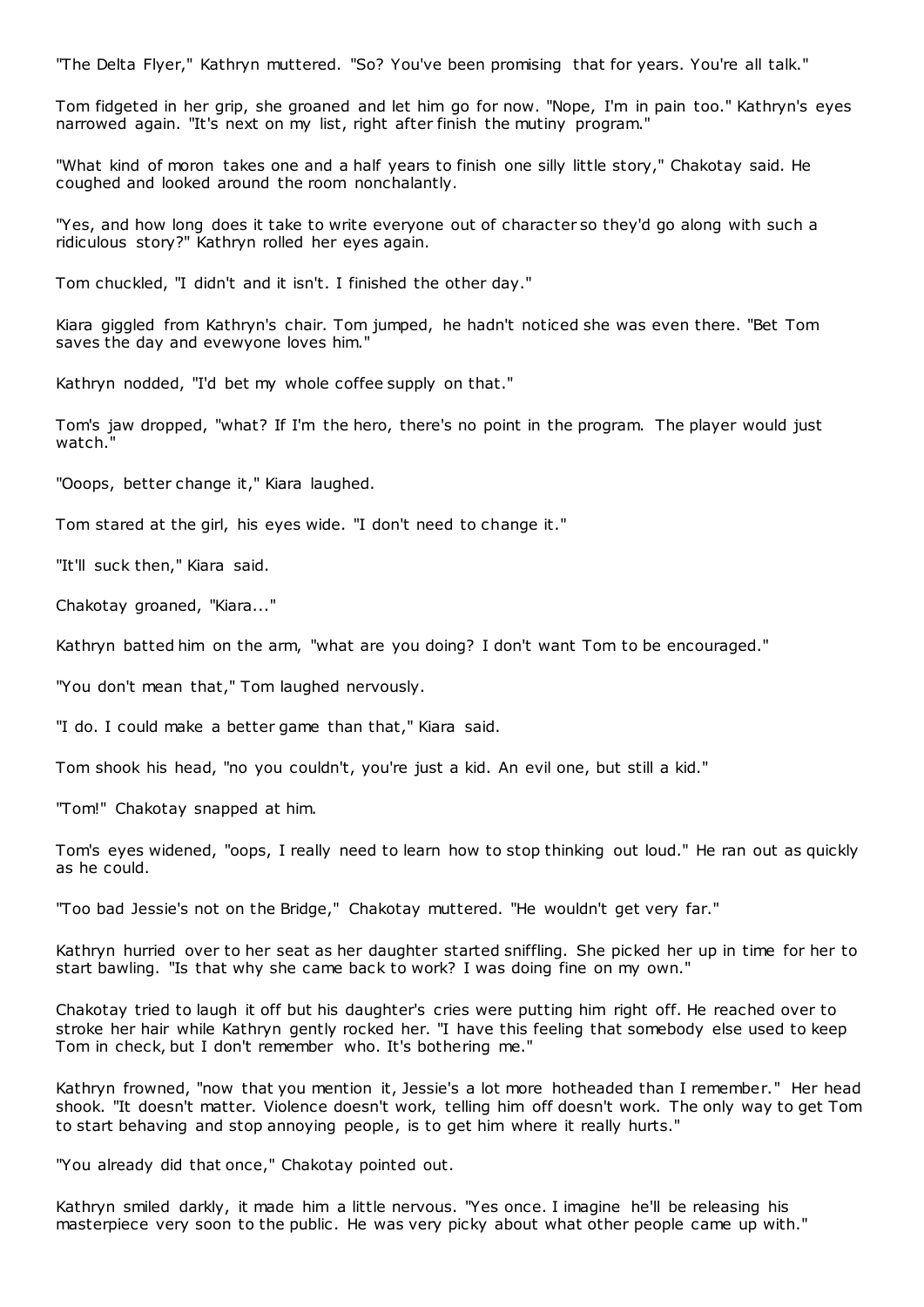"Yes so..." Chakotay said, trailing off when he realised where she was going with this. At least he hoped so. "Oh."

"Hmm, Kiara sweetie, how would you like to make your own holodeck program?" Kathryn asked.

Kiara's cries were back to only sniffles as she looked up at her mum. Her eyes were sparkling. "Really? Yay!"

"Well I was half right," Chakotay said to himself.

"It's hard to make one from scratch, especially at your age. We'll have to use one that already exists," Kathryn smiled sneakily.

"Hmm?" Kiara was confused.

"Like you said, Tom's program is likely full of problems," Kathryn said.

Kiara giggled, "I get to fix Tom's stinky program?" Kathryn nodded. "Take years."

Chakotay sighed, "really? Are you sure this is a good idea?"

Kathryn shrugged casually. "I know, Kiara's a bit too young to know what to do. I'm sure there are a few people who'd love to make the changes for her."

"I don't mean..." Chakotay said quietly. "Tom was rude to our daughter, but Kiara's not exactly innocent in this." Kathryn growl almost frightened him into silence, his daughter also pouted at him. "I'm trying to teach her to be careful with what she says, in case she hurts someone and you keep encouraging her."

"Hmph," Kathryn grunted. "I know what I'm doing, Chakotay. Like my father did for me, I encourage her to speak her mind but I tell her when she goes too far. Telling Tom the truth is not too far."

"Free thinking. That explains..." Chakotay said carefully. "A lot. That reminds me, if you're serious about this, I know who will be able to get into Tom's program to change it without him noticing."

"Oh?" Kathryn said, raising her eyebrow. "Who?"

Chakotay smirked at her, "really, you have to ask?"

Jessie stepped into her quarters holding a couple of folded clothes. Naturally she had a big smile on her face as she hurried over to one of the bedroom doors.

"Hey guess what, somebody's reduced the ration cost for the cute tops I was eyeing up." She gasped when the door opened for her. What she saw was something she never thought she'd see.

James looked at her as he crept back to his feet. He looked a little shocked to see her, he then tried to hide something behind his back but it was too late. "What?"

"You're... what are you doing? Are you trying to kill me?" Jessie stuttered. The shock almost made her drop her new clothes.

James thought it was a bit late to hide it, so he unhid the items from his back to put them neatly on the bed. He walked over to her without having to step over anything as the floor was empty for once.

"You were right. The Mess was getting a bit over the top," he said, cringing slightly. "Literally in some ways."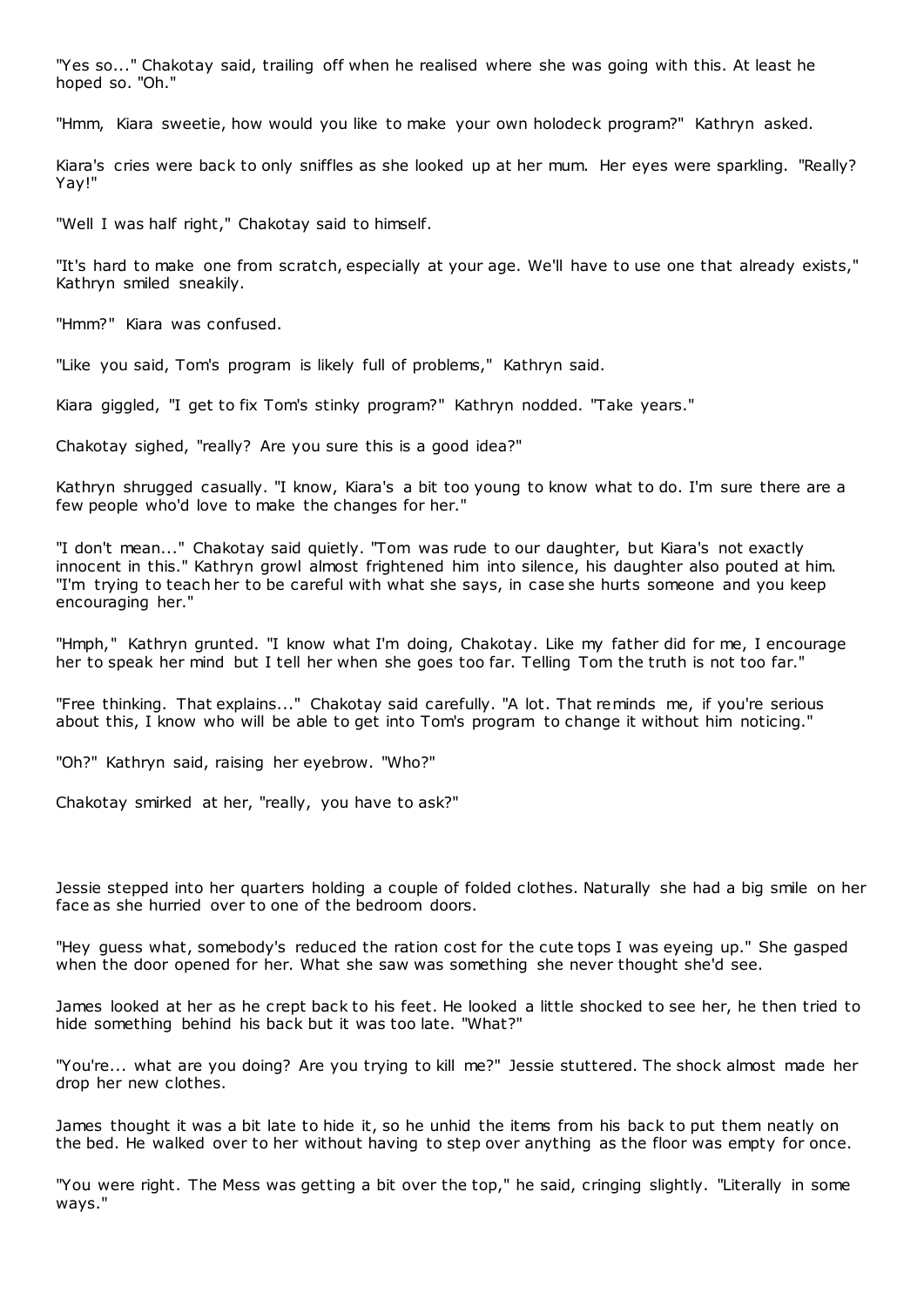Jessie's eyes were far wider than they usually were, she had to rub one of them to make sure she wasn't just seeing things. "You... did you.... did you hit your head?"

"No," James laughed. "When you look in your wardrobe and find it empty, it's time."

Jessie pulled a face, she glanced around at the folded clothes across the bed and t hen at the clear floor. "And here I was worried you'd start wearing things not just twice, but thrice."

"Yeah," James' eyes shifted nervously. Jessie's face twisted even more. "If it's dirty I don't wear it, really, I promise."

"Then why drop everything on the floor? It's probably the only thing I'd change about you in a heartbeat," Jessie said.

It was James' turn to pull a face, his was confused. "I worry about you sometimes."

Jessie narrowed her eyes but only in jest as the door chime went off. "Fine, maybe I'd make you less snarky too," she said, walking back towards the main door. "Come in."

Kathryn entered still carrying Kiara in her arms. James and Jessie shared a curious look, then looked back towards the pair.

"Ah you're here too, good," Kathryn said as she glanced at Jessie.

In Jessie's perspective though she looked at them both. "Oh god, did Harry try to rat me out?" she groaned.

"No?" Kathryn's eyebrow raised. Kiara glanced up at her and copied. "I'm here to talk to James."

James walked out of his bedroom, the door shut behind him. "If this is about that thing I taught Kiara. It was an accident."

Kathryn's eyes narrowed, "why, what did you teach her?"

Kiara giggled, "Tom's a pwick."

James casually shrugged, "that." Kiara copied him as well, it made Jessie hide a laugh behind her hand.

"Oh," Kathryn said, she knelt down to let Kiara stand near her. "I've said worse. Knowing you, I was worried."

James' shoulders slumped a little, "yeah, knowing me."

Jessie glanced between the two. "Why was it good that I am here too?"

"Chakotay pointed out that James would be the perfect person to teach Tom a little something. I figured you could help too," Kathryn smiled deviously.

"Really?" Jessie was surprised, she noticed James was even more than her. "Are you getting bored of beating him up?"

"Hardly," Kathryn smirked.

James folded his arms. He was about to speak when he noticed Kiara copying off him again. "Um... I doubt that's what she meant anyway."

"Hmm," Jessie said before noticing Kiara again. She laughed, "No, probably not. I'm already helping with that anyway."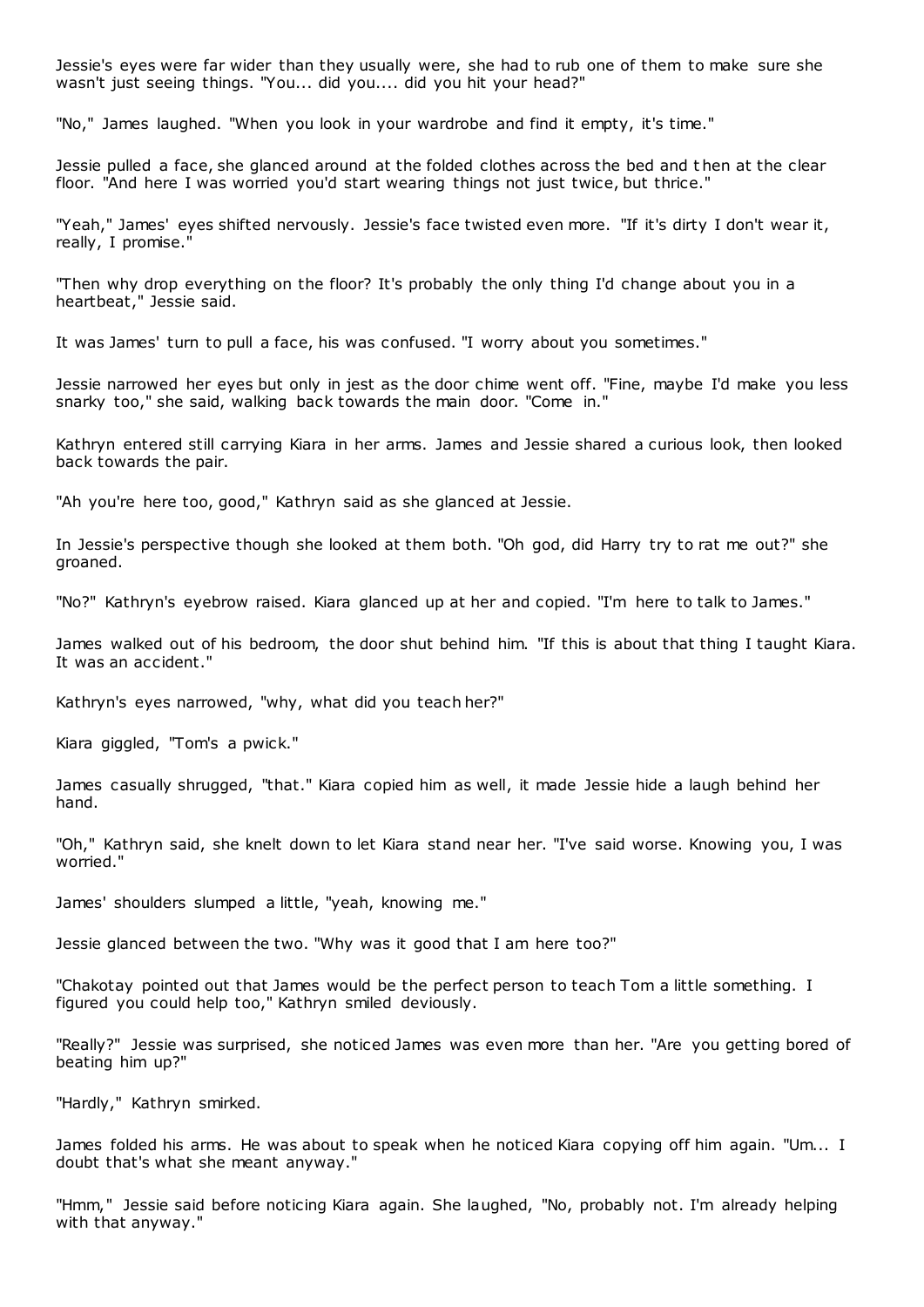Kathryn seemed confused, "what? You both thought I wanted help beating up that scrawny son of a..."

"Bish," Kiara finished for her.

Kathryn smiled proudly down at her daughter. "Yes." She then got back to being confused. "Wait, where did she learn that one?"

"Probably the same place she learned *good lord* and *coffee black*," Jessie answered.

Kathryn gasped, "I hope not." Her whole body started to tremble at the thought of her daughter stealing her precious coffee. She tried to shake it off, "no. Remember when my decaf suddenly appeared in my coffee factory program? Or even worse, when coffee disappeared from the replicator?" The memories of both made her sick.

James laughed, "yeah." Of course Kathryn glared at him. Kiara made a little squeak and hurried over to him, just in case. "I mean no," he lied.

"I need the person responsible to do something similar to Tom. Make him cry," Kathryn said.

Jessie looked confused, "all it takes is a kick. I can do it now." She started to leave.

"Oh please. He's like a lemming, he never learns," Kathryn scoffed. "He's been working on this stupid Holodeck program for over a year now. It's likely full of insults and parodies of us. I need someone to change it so he's the one who is embarrassed. I need the best."

Kiara pouted angrily, "but mummy, you said I was going to do it."

"Of course you are. You just need help doing it," Kathryn said.

James glanced down at the little girl standing by his feet. "What did he do?" he asked her.

"He's Tom," Kiara answered cutely.

James smiled, "right answer." He looked back at Kathryn, "I'll do it."

"I hate to be a kill joy, but why did you want me around?" Jessie asked.

Kathryn shrugged, "open the program, you'll see why."

"We don't need a hacker to see the program?" Jessie questioned.

"*Tomisawesome* is not a password so no," Kathryn replied. James and Jessie smirked at the disgust on her face.

## **Holodeck One:**

Harry was sitting in the Captain's chair with a big grin on his face. No one else on the Bridge were familiar.

"Fear me!" Harry laughed maniacally just as the turbolift doors opened. He quickly looked around to catch Jessie arrive on the Bridge with Craig and James. "Oh, hi guys!"

Craig smiled sneakily at the other two. "Yeah hi. Since I'm a Lieutenant and you're an Ensign, I should be in command."

"Nope. I'm a senior officer, fear me," Harry said.

"I'm one too," Craig smiled.

"Damn!" Harry moaned.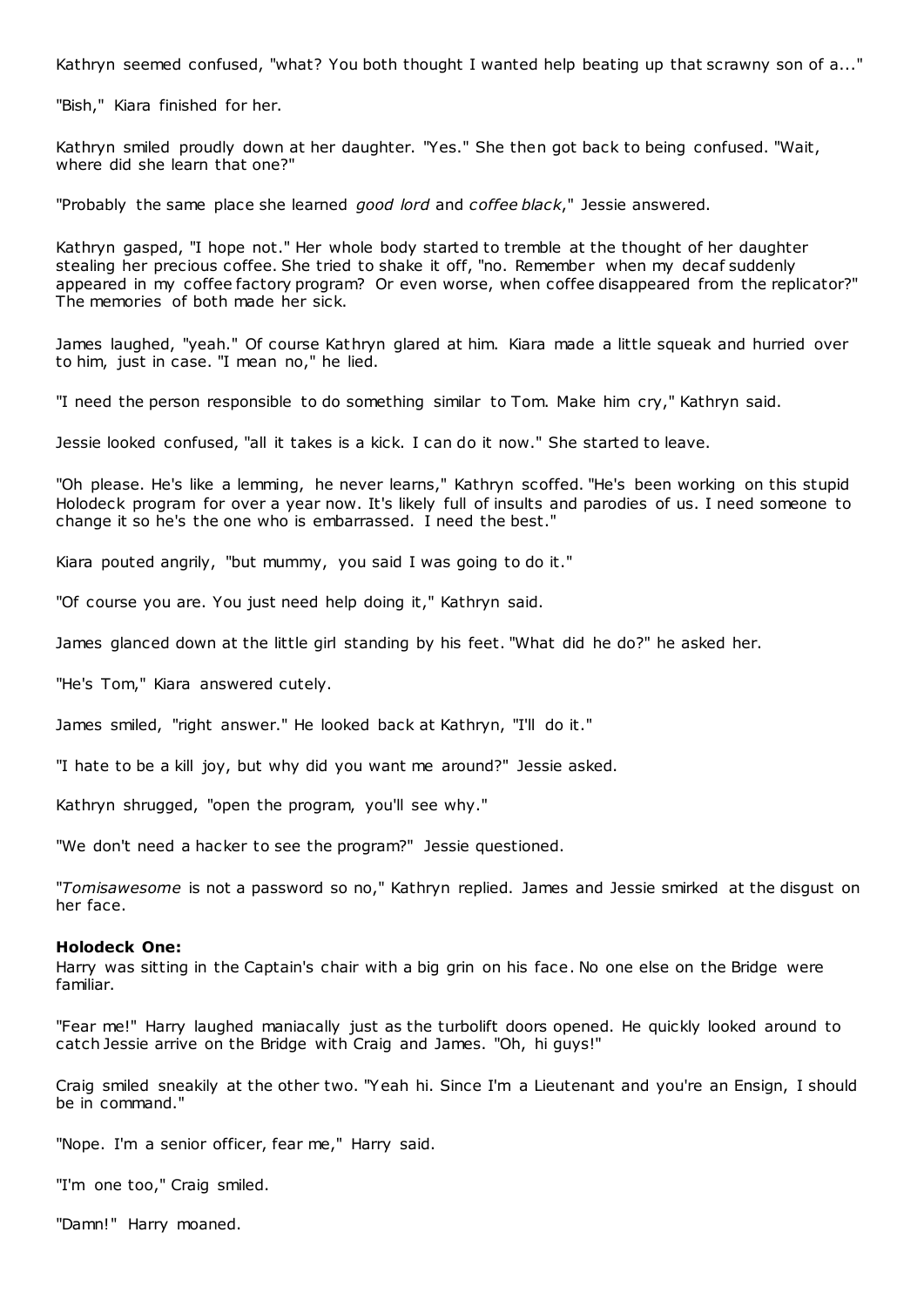## **Five minutes later:**

"All the girls are ordered to go out with me tonight on Holodeck One. Oh and you can invite your friends too. The more the better," Craig said. Stacks of pads and tricorders were thrown at him.

The real Jessie glanced at James and then down at Kiara, with a frown planted on her face. "That was a little too familiar."

"You suck!" Harry groaned.

## **Another five minutes later:**

Harry was back in the Captain's chair, cackling away. "Fear me minions! Bwahahahahahahahaha!"

Craig was scowling at him from afar, his arms folded. "Would you stop it! Nobody acts like that."

## **Meanwhile:**

"Fear me minions!" Damien cackled. "Mwahahahahahahahaha!"

His so called minions ignored him and continued to chew on their carrots. One of them decided that wasn't insulting enough, so they pooped in a yoghurt lying on the table. Luckily Damien saw it before he reached out to grab it. The spoon was tossed to one side seconds later.

## **Voyager:**

"See they do, but mine was with a B," Harry pouted.

"Oh that sure showed me." Craig muttered.

Harry's eyes widened as a realisation struck him. He then rubbed his head, "ow! Who keeps throwing things around?" Everyone rolled their eyes in unison. "I mean I'm a Lieutenant now, that joke doesn't fit here."

Craig stared at him blankly, obviously judging him with only his eyes. "Silly Harry, assuming there's any continuity."

Holo-Jessie turned to Holo-James. "For god's sake, if you want a job done right..." she grumbled.

"Say no more," Holo-James said in a cheesy heroic voice. He stepped forward and put his hands on his hips.

Holo-Jessie waited but he just stood there for five minutes. "What are you doing?" she hissed.

"Looking fabulous," he answered.

"Ugh!" Holo-Jessie groaned. She pulled a phaser out of nowhere and started shooting at mostly everyone.

"I've seen enough," real Jessie grumbled. "Freeze program." She glanced down at Kiara pulling a disgusted face. "I can't believe it."

"I know," James said.

Jessie shook her head and looked back up. "He made me the bloody villain. Does he really think I'm like this?"

James slowly turned his head towards her, his eyes wide. Jessie was too mad to really notice it though. "Um, that's bad sure but you saw the other problem, right?"

Jessie huffed and folded her arms. "Yeah, that Damien cut away was a bit silly."

"Wow," James only mouthed.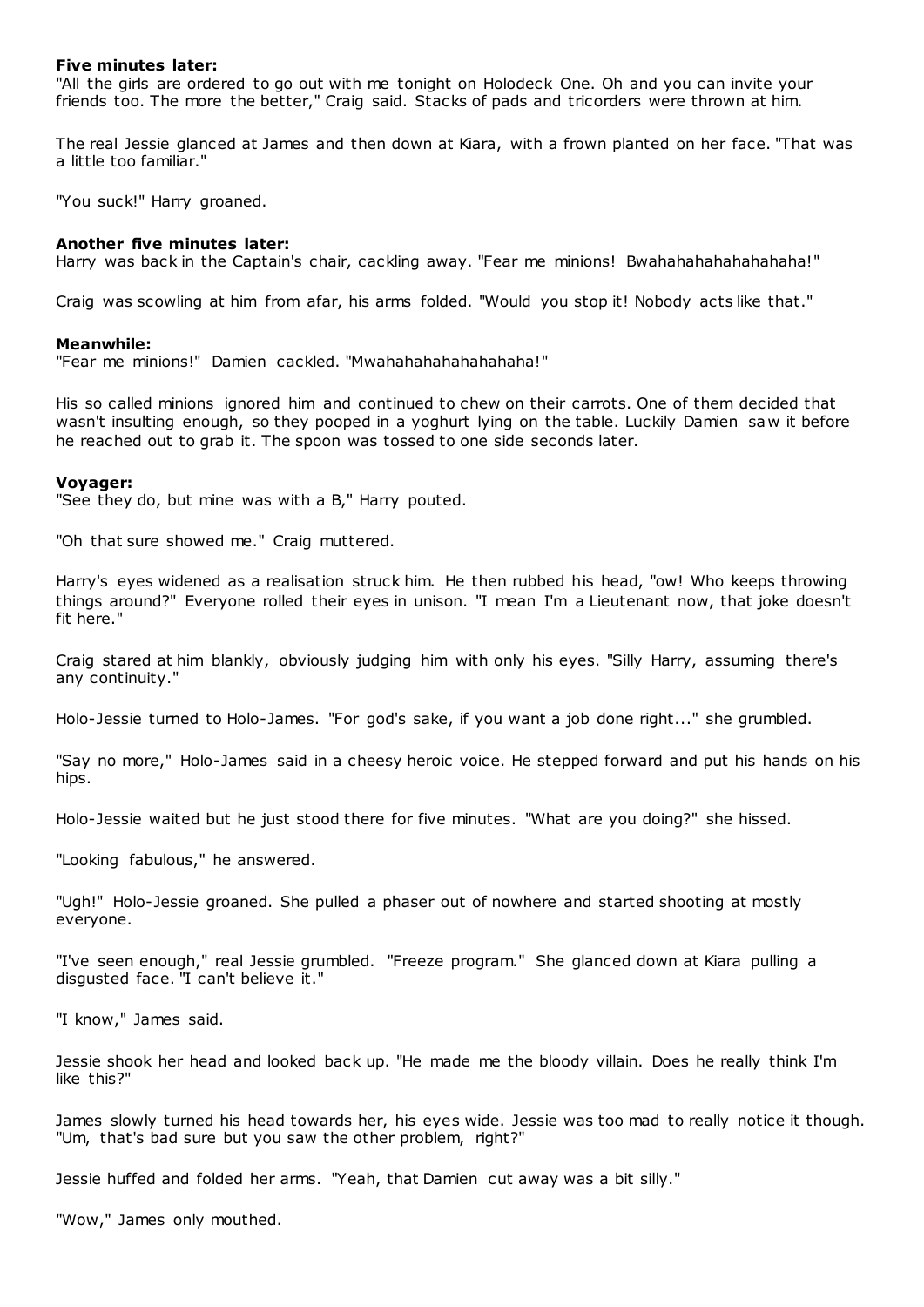Kiara glanced at them both one at a time. "James wrong too."

Jessie glanced at James, he nodded quickly. "Oh, well yeah duh, that was obvious. People could actually believe I'm the type to mutiny," she said.

"So you're saying Tom's programming of you is accurate?" James questioned.

Jessie's eyes narrowed, "careful."

"You said it," James shrugged.

Jessie elbowed him in the arm, "no, I didn't mean it that way! I meant that he went all over the top with you, but he made me just start shooting people. There was no character thing, no motivation. Nothing."

"Sure," James said, shaking his head. "Computer arch." The Holodeck arch reappeared, he walked over to work on the panel there. "The editing program will open via voice command." Kiara was disappointed, a big pout grew on her face. "You're not even trying, Tom."

"My hair was all wrong too," Jessie grumbled to herself.

Kiara knew better than to say anything there, so she ran over to where James was. "You got in?"

"Easily. According to the program information this will launch tomorrow. He's got a press release and even an advert for it, ready to send to everyone at 0800 tomorrow," James said. "And he wonders why people like to hit him."

Kiara was worried, "are we too late?"

"No," James shook his head, he smiled warmly down at her. "Not everyone can or will be playing this tomorrow. We can start slow; put some stuff in and come back later."

"That makeup I was wearing made me look like a clown," Jessie grumbled.

James tried not to laugh, he had to bite his lip briefly. "So erm... what should we do first, Boss?"

Kiara grinned, "can we mix other programs in?"

"We can do anything," James replied. Kiara's grin turned into a very familiar devious smile, it reminded him of a smaller and obviously cuter Kathryn. He smiled similarly back. "Before we start though, I have one little tweak to make."

#### **The next morning:**

Harry marched out of the turbolift, his face was very red, fists were clenched and his eyes were flashing with rage. Instead of going to Opps he stomped over to the helm. Kathryn was about to t ell him off until she noticed his very bad mood. Instead she sat back in her seat and watched with a devilish smirk on her face. Chakotay noticed her reaction first before Harry's, he promptly did the same.

"Tom the beginning, what the hell!?" Harry snapped.

Tom winced a little before turning his chair around to look up at his friend. A cheeky smirk was on his face. "Don't be mad Harry. I was inspired."

"Inspired?" Harry spat at him. His face somehow had managed to get redder.

Tom folded his arms, he had a cheeky sparkle in his eye as well. "Don't hate the game Harry. All of my work is based on real people and real events." Harry's eyes were very wide at this point. "Nobody likes to see themselves from the outside."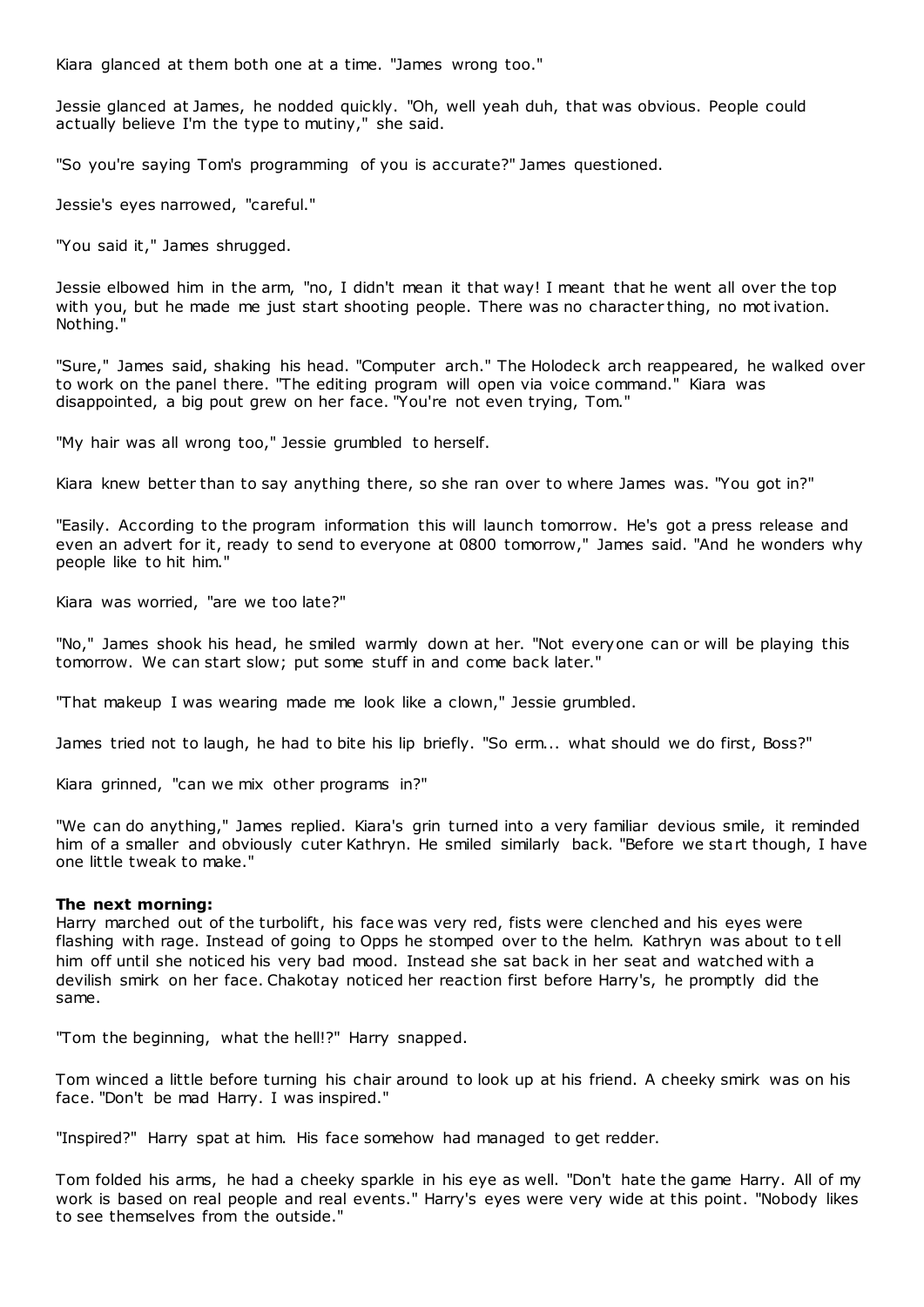Jessie overheard and almost burst out laughing, though a few members of the bridge heard the snort she did before then.

"You... you... people are going to see this! What's wrong with you?" Harry screamed at him. "Change it before anyone else plays it."

"Why? It's a part of the plot," Tom complained.

Jessie giggled as quietly as she could behind her hand, tears were streaming down her face. Kathryn and Chakotay very curious now, they looked at each other with a smirk. He nodded at her.

"I didn't even know you thought of me that way. My god," Harry stuttered, his face was bright red now.

Tom smirked, "dude, everyone knows. No one will be shocked." Harry groaned and stomped over to his station.

Jessie snorted again, this time the whole Bridge heard it. Everyone but Harry looked at her. "Excuse me, I... just erm, funny text message." She quickly hurried out of the Bridge, desperately holding in her laughter.

"That's it. I'm going to have to see this," Chakotay said. Kathryn nodded too. "Both of us can't go, how do we decide?"

Kathryn stared at him with her eyebrow raised, "really Chakotay? You should know better by now."

## **Holodeck One:**

"Computer, activate Insurrection Beta," Kathryn said gleefully.

The hologrid disappeared and was replaced by a very rural and old fashioned village. Sappy music was playing while the locals got on with their lives. Kathryn was thinking that she needed to have a talk with her daughter about her lack of sense of humour when she heard a phaser shot. Everyone in the village started panicking as phaser shots blasted into their crops and buildings.

"Seriously, what is..." Kathryn said just before being shoved to one side. Nobody was there, or at least she couldn't see anyone.

"Gosh, I hope I get killed off in this one," a very familiar android's voice said, like it was running away from her.

"What the fu..." The hologrid changed to her horror. Now she was floating in space nearby a ship flying by. "Holy crap, I'm..." she noticed she could still breathe, thanking the coffee stars that the safetie s were on. Then she noticed the ship was Federation and had a very familiar registration. "Oh, that's right Tom changed the name. Silly me. Computer end program."

The stars and the Enterprise disappeared. The hologrid reappeared to her relief. "Okay, who programmed that fourth wall joke program? I'll fire them... into a nebula," she growled. "Never mind, later. Computer activate The Mutineers."

The hologrid refused to disappear this time. Kathryn felt herself getting more irritable, then a desk appeared in the middle of the room. Tom appeared from out of nowhere to sit at it, he was wearing a maroon robe and very loose pants. He looked ridiculous so Kathryn assumed this was the change Harry was talking about.

"Welcome. What you are about to witness is the greatest story ever told," Holo-Tom said with that smug smile on his face.

Kathryn resisted punching it for now. She felt at least that the credit for this wasn't Tom after all. "Hmm, James got Tom in character... a little too well," she said through gritted teeth.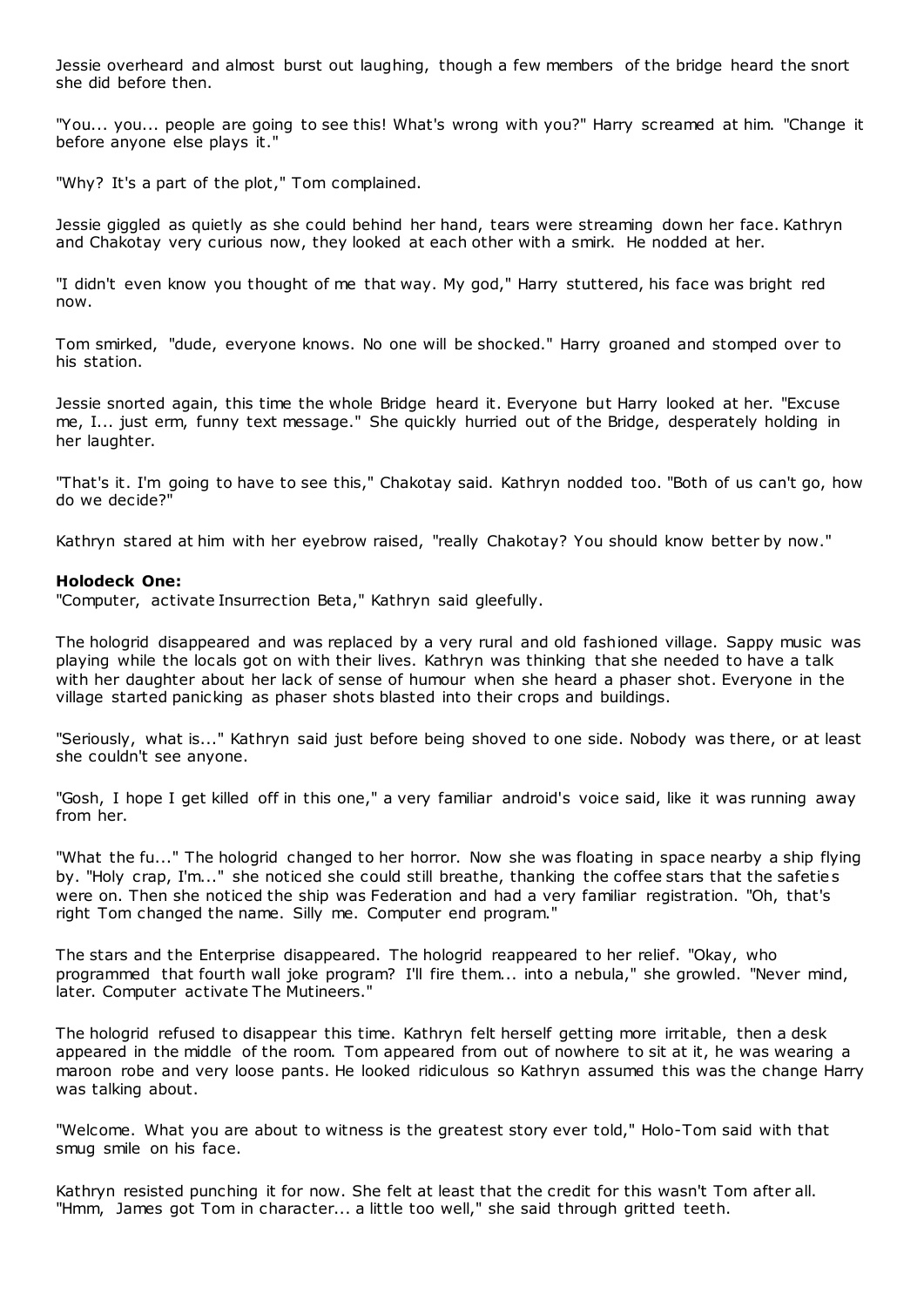"Greater than Shakespeare you ask? Well of course," Tom continued. "This is a story about heroics and evil, it's about love and loyalty. We have villains and heroes, lovers and enemies."

Kathryn's eyebrow raised, "computer skip introduction!"

"Good call, you lasted longer than I did," the computer's voice responded.

Kathryn looked up with a confused look on her face. As the hologrid changed to show the Bridge she berated herself for thinking that James or her daughter would write such rubbish, even if it was making fun of Tom. She looked down to find herself in a gold uniform with an ensign rank on her collar. Before anything happened she had a quick look around.

Holo-Kathryn stepped out from the Ready Room. The real Kathryn was a little miffed that her alter ego sported not one but two giant buns, one was sitting on top of the other like two scoops of icecream on a cone.

"Ah Captain, good mor..." Chakotay greeted her but before he could finish the holo Kathryn punched him in the face.

"Morning chump!" she said cheerfully.

Tuvok carefully approached her while she sucked on her cup of coffee through a straw. The real Kathryn noticed that Tuvok's eyebrows were both sticking up, it made him look permanently wide eyed. "Are you ready for the awaymission, Captain?"

"Yeah, yeah whatever," Holo-Kathryn muttered without a care. She kicked her first officer to try and roll him out of her path. "Where is Tom?"

The turbolift door opened to reveal Tom. Suddenly all everyone could hear were cheering, clapping and a lot of whooping like the Holodeck was a sitcom. Tom waited for them to stop before stepping out. Kathryn wasn't sure what to think of any of this, then she noticed he was carrying a bunch of roses in his arm.

"Remind me to give that ponse a promotion," Holo-Kathryn muttered to Tuvok. "Tom, you have the bridge."

"You got it babe," Tom said, winking at her.

Kathryn stared in dismay as her alter ego walked out of the bridge, with Tuvok right behind her. "I know they said it wasn't finished yet, but..." she muttered to herself.

Tom walked by her to get to Opps. She noticed Harry briefly look his way and blush madly. "Hi Tom," he said shyly.

"Hey Harry," Tom said in a flirty voice.

"Oooooh wooooh!" the invisible studio audience hooted.

Tom leaned on the station with one arm while brandishing the roses in the other. Harry gasped, his hands went across his chest. "For you," Tom said.

"Oh Tom, you shouldn't have," Harry giggled.

Tom reached out to grasp his left hand gently, "of course I did. Whenever I think about you, my heart, it flutters."

Harry visibly swooned, "oh Tom."

Kathryn meanwhile was struggling to keep a straight face, she didn't notice the familiar Bajoran woman walk onto the Bridge behind her.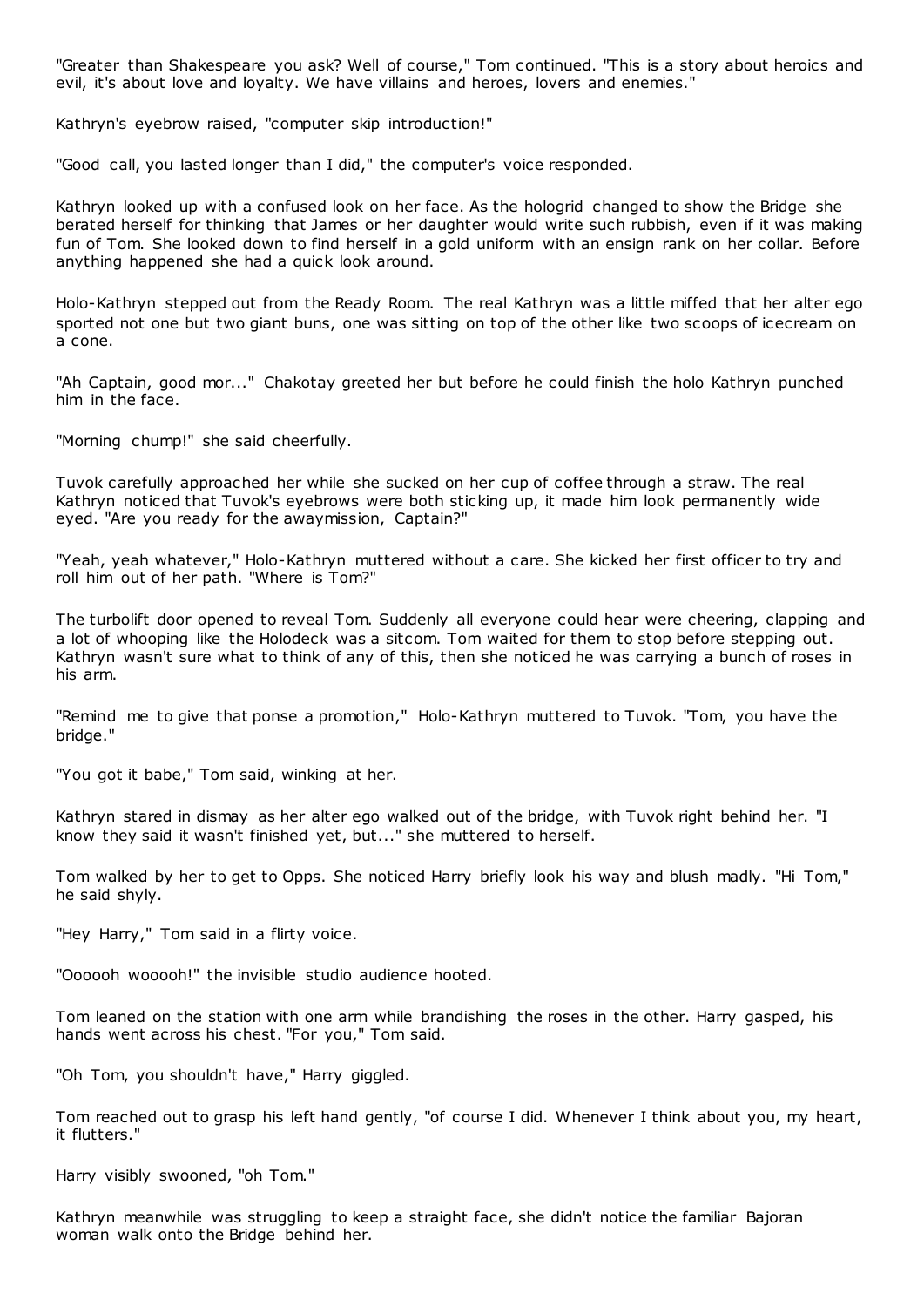"I can't bare to live without you. I think about you every second," Tom continued. "So..."

The woman brought out a phaser from her belt. Nobody had time to react, she started shooting at almost everyone. Kathryn was too busy enjoying the Tom and Harry show to care about that.

Tom dropped to one knee, "Harry Kim, will you be my husband?"

"Oh my god, oh my god," Harry stuttered, tears began to fall.

Thompson and Foster stepped out of the nearby turbolift. Instead of being shocked at this, they shrugged and walked around the pair like they were used to it.

"Seska!" another Bridge crewmember yelled as a warning.

The woman swung around to dodge the two Security members phaser shots, she shot back.

"Yes, oh Tom yes," Harry giggled. He was a bit worried when Tom didn't say or do anything afterwards. At least not at first. He then suddenly collapsed onto the floor.

"Oops, missed," Thompson laughed nervously.

Foster rolled his eyes as his team-mate was soon shot as well. "Finally, I surrender."

"Tom!" Harry cried out. He knelt down to try and get him to wake up, but he wasn't even moving. "This isn't real!"

Seska smiled evilly, "good. This ship is now no longer Starfleet."

The only two crewmembers who she didn't shoot at walked over to Kathryn, who was in stitches at this point. "What about this one?"

"Meh, she's a nameless gold shirt. She'll probably die before trying anything," Seska groaned.

"Nooo, stop it! It doesn't matter, Tom is gone," Harry cried. "Tom will no longer make horrible jokes, no longer take the piss out of people, or get beaten up by Jessie." Harry pulled Tom in closer. "What about us, what are we supposed to do?" As he was doing that, Tom groaned and started to drool. Obviously he wasn't dead like Harry thought. He didn't notice though.

Seska looked at them both, her eyebrow was raised quite high. Her shoulders shrugged before turning back to the other conscious people in the room.

"Now, find out how the rest of the crew are doing. Then send all the Starfleet personnel to Cargo Bay Two. They can stay with Neelix's crops until we drop them off on another planet," Seska cackled.

"You fiend!" Foster blurted out. He laughed nervously, "oh I meant to think that. Marquis forever, yeah."

"What about my pain?" Harry whimpered, he lowered Tom gently to the floor.

"Mmm, I look quite fetching in this pink dress," Tom slept talked.

Seska got a bit bored so she aimed the phaser at them. Harry started to tremble as the tears started falling. "My fingers are tingling. My mouth is dry. My eyes are burning." Then he fell to the floor.

Seska looked at her phaser settings, "phasers don't do that, oh well."

#### **Later, the Ready Room:**

Kathryn was in tears while re-telling her adventures to Chakotay. He was struggling to drink his cup of tea as he was laughing too much. Of course Kathryn didn't have this problem.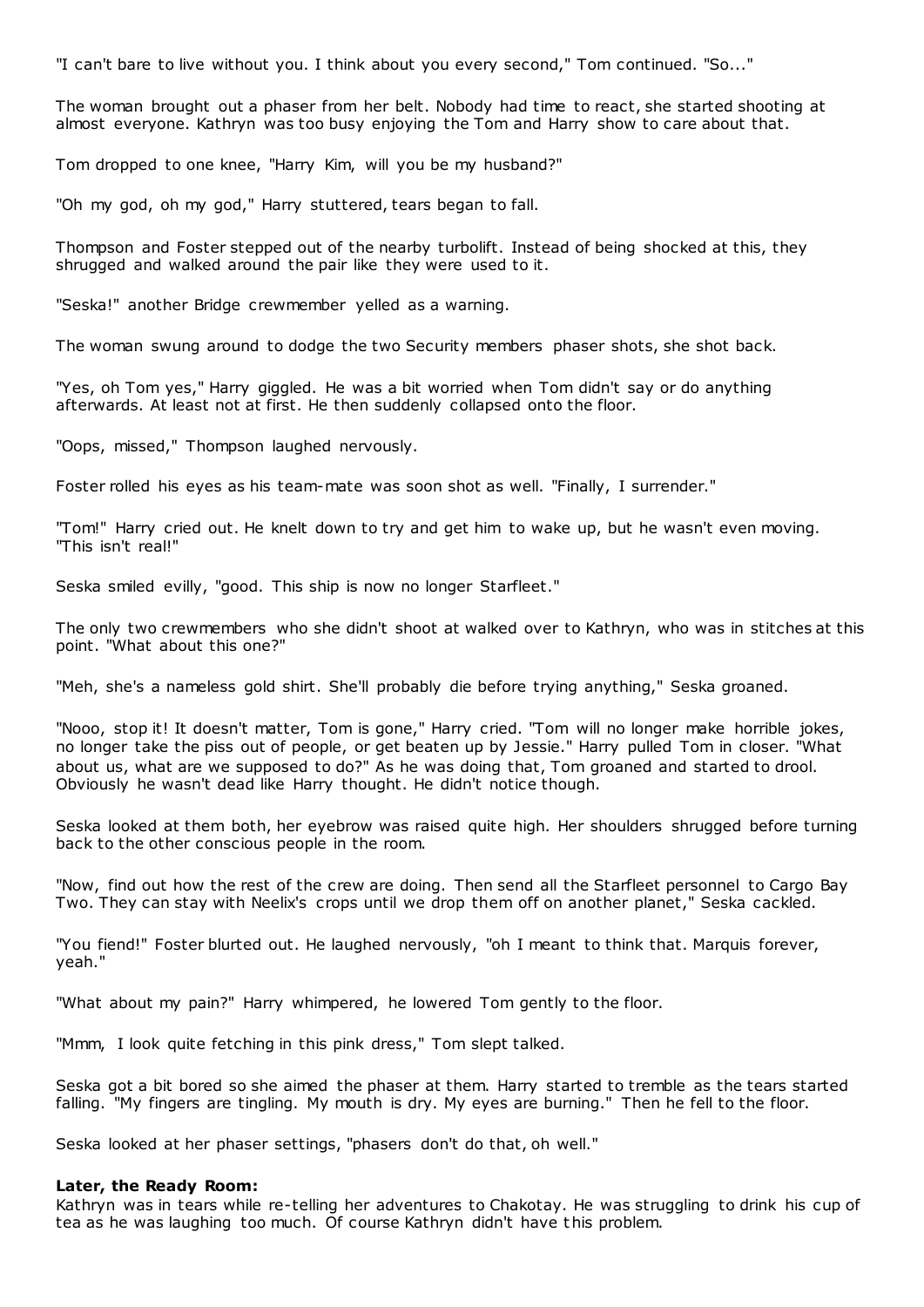"Then they're attacked by these aliens, Tom actually pees his pants at the sight of them," Kathryn continued. "I guess it's only funny if you see them."

"Kathryn, I have a confession to make," Chakotay quickly cut in, still chuckling as he did. "While you were away I left Tuvok in charge and went to see it for myself." Kathryn was too amused to care. "It's definitely funnier if you're on the Marquis side."

"Oh?" Kathryn was curious and already planning a second trip.

"Yeah, the program must bring Tom into it regardless of what option you pick. Very clever," Chakotay smirked.

Kathryn finished her second cup of coffee. Her head gave her back the memory of Tom and Harry again, she almost spat the coffee back out. "God damn it. Kiara said that James didn't have time to put everything she wanted in. There's still stuff there from his program, it's obvious which but it just makes the changes all the more funny. I don't know whether to wait until it's upgraded or go before it is."

"Why not both?" Chakotay said, his eyes twinkling with mischief. Kathryn smirked back. "Thanks to Tom's advertising campaign and word of mouth, we'd better play it as many times as we can before there's a queue to get in."

"Mmmhmm, that's why you're my first officer," Kathryn giggled.

"Yep, I'm here to serve," Chakotay laughed back.

Back in the Holodeck, the bridge scene was playing. There were a few minor differences though.

Kathryn sat down in a chair twice the size of her usual one, it also was completely brown and stunk of coffee. "Good lord, do you really think I give a crap about your itty bitty little problems," she said towards the viewscreen.

On it was a very sad and meek looking Treebus. Behind him his forest looked like it had been burned down. "But this is a kid's progra... place. Somebody just waltsed in and set fire to everything, killing the main character. Surely you can see the problem here."

Kathryn rolled her eyes as she reached for a coffee cup the size of a large bucket. It took up the entirety of Chakotay's chair. He had to sit on the floor nearby. "Yawn, tell it to someone who gives a damn. Get him off my screen."

Chakotay glanced over meekly, he didn't dare look her in the eye. For some reason he was not only sitting on the floor, he had a chain around his neck which was tied to the banister behind them.

"Maybe we should help them, Captain. It's not like we made any friends here. Even the Borg ran away from us," he said.

Kathryn pulled a whip out of nowhere and raised it high, all the while sipping on her coffee. Once she was done she snarled, "it's not crunch time..." Chakotay winced as the whip slapped him across the back. "I'll let you know when."

Tuvok carefully approached her. "Are you ready for the awaymission, Queen Janew ay?"

"That's better," Kathryn smiled his way, then scowled at Chakotay. He cowered under her glare. "I'll be ready when you sort that ridiculous hair out, Commander."

Tuvok's eyebrows raised so high they were floating above his head, and I mean that literally. "Hair?"

"Yes. I don't want to be seen with someone that thinks that look is cool," Kathryn spat.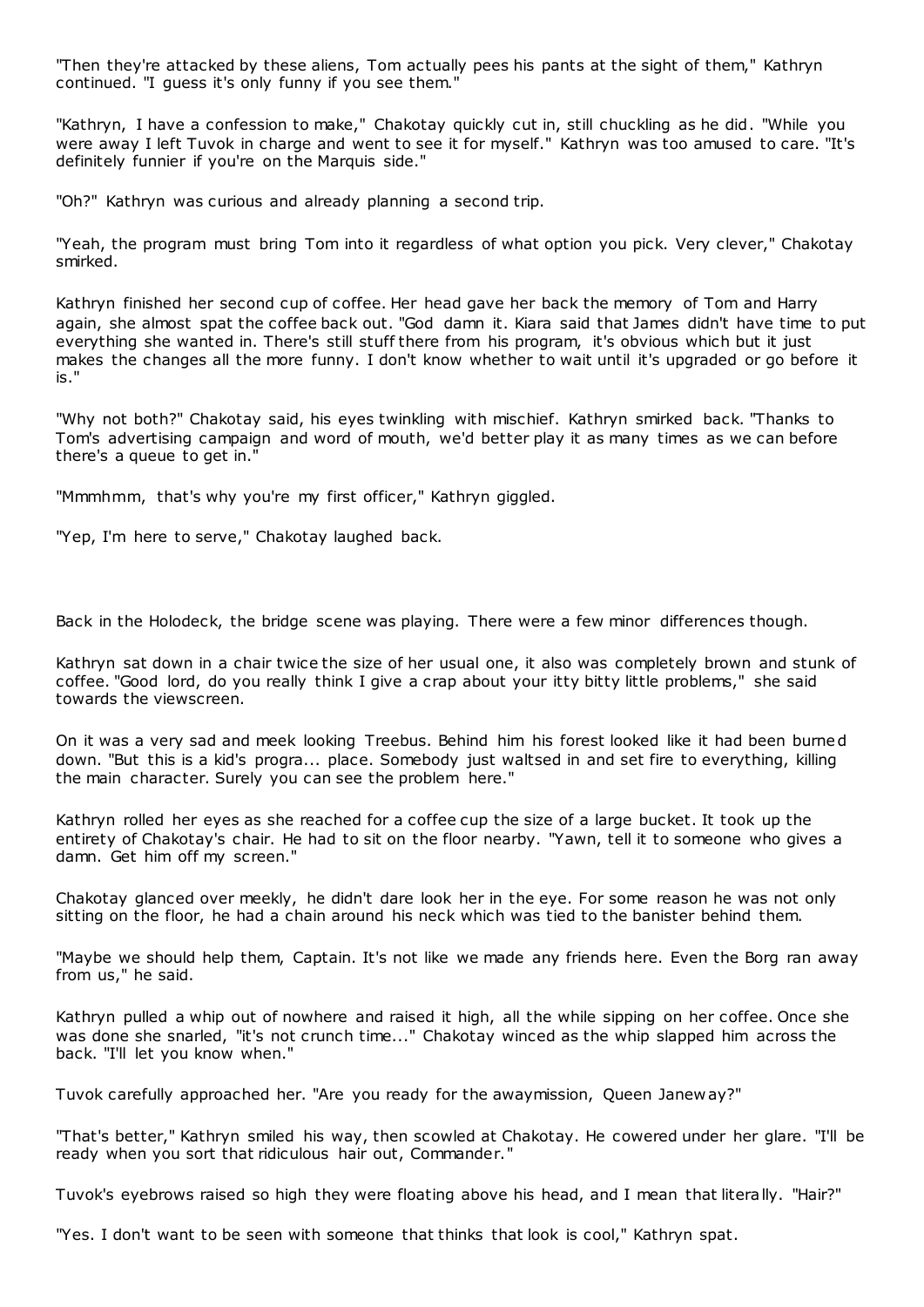"But..." Tuvok protested.

Kathryn only had to raise the whip to get him to back off. The poor Vulcan hurried into the turbolift without looking back. As he did Tom stepped out.

"Do not worry, da man is here to save the day," he announced. The sitcom audience were still around but this time they booed at him. Tom failed to notice this, "thank you, thank you. I am that awesome, I know." A tomato flew and splattered into his face. The audience whooped and laughed.

"Ugh remind me to give that ponse a cremation," Kathryn grumbled to Chakotay.

His eyes widened, "you mean demotion, right?"

"Yeah sure. Like when I say futile I mean *useless*, but when you say it, it means *I'm a dumbass*," Kathryn said.

Chakotay glanced down at his hands, his shoulders slumped. "You know, words do hurt more than sticks and stones." Kathryn gave him another whip slash. "And whips... but only just," he squeaked.

Tom walked by her to get to Opps. Harry briefly looked his way and blushed madly. "Hi Tom," he said shyly.

"Hey Harry-kins," Tom said in a flirty voice.

Kathryn looked over her shoulder to stare at them in disgust. "Oh god, what did I tell you two? Keep that mushy crap off my bridge!"

"Oh, Kathryn's jealous of little old me. How cute," Tom giggled.

Kathryn's eyes widened, fire started burning in them. Chakotay got a glimpse and the intensity of it made his hair burst into flames. As it was so big and gel-y he didn't notice yet. "What... what did he say?" she asked slowly and dangerously.

As before Seska strode out of the turbolift while Tom proposed to Harry. She reached for the phaser on her belt. Before she could do anything a gigantic coffee cup flew at her head, knocking her flying to the floor.

"Who is stealing my coffee!?" Kathryn screamed loud enough for Deck Fifteen to hear. "God, if I have to listen to this crap I'm going to need a bigger cup."

Everyone sighed in relief when the irritable Captain finally left to go to the Ready Room. Well almost everyone, the latest player of the game was a little disappointed.

"What just happened?" Seska groaned from the floor. As she sat up little mini Kathryn's, each with their own hairstyles, ran around her sore head.

Chakotay got a little worried as he could smell smoke, he glanced around for it not realising that it was coming from his head. "Is Neelix cooking again?"

The player frowned, "I don't get that one, it doesn't smell nice in here at all."

Seska shook her head to get rid of the Kathryn's around her head. It made her dizzy but it worked. "Okay, let's try this again." She tried to pull her phaser out again.

The player, who was obviously Neelix in a gold uniform, gasped in horror. He dove forward to tackle her, however he was too far away for that to work. In Seska's point of view an Ensign just randomly jumped onto the floor. She shrugged and started shooting at people.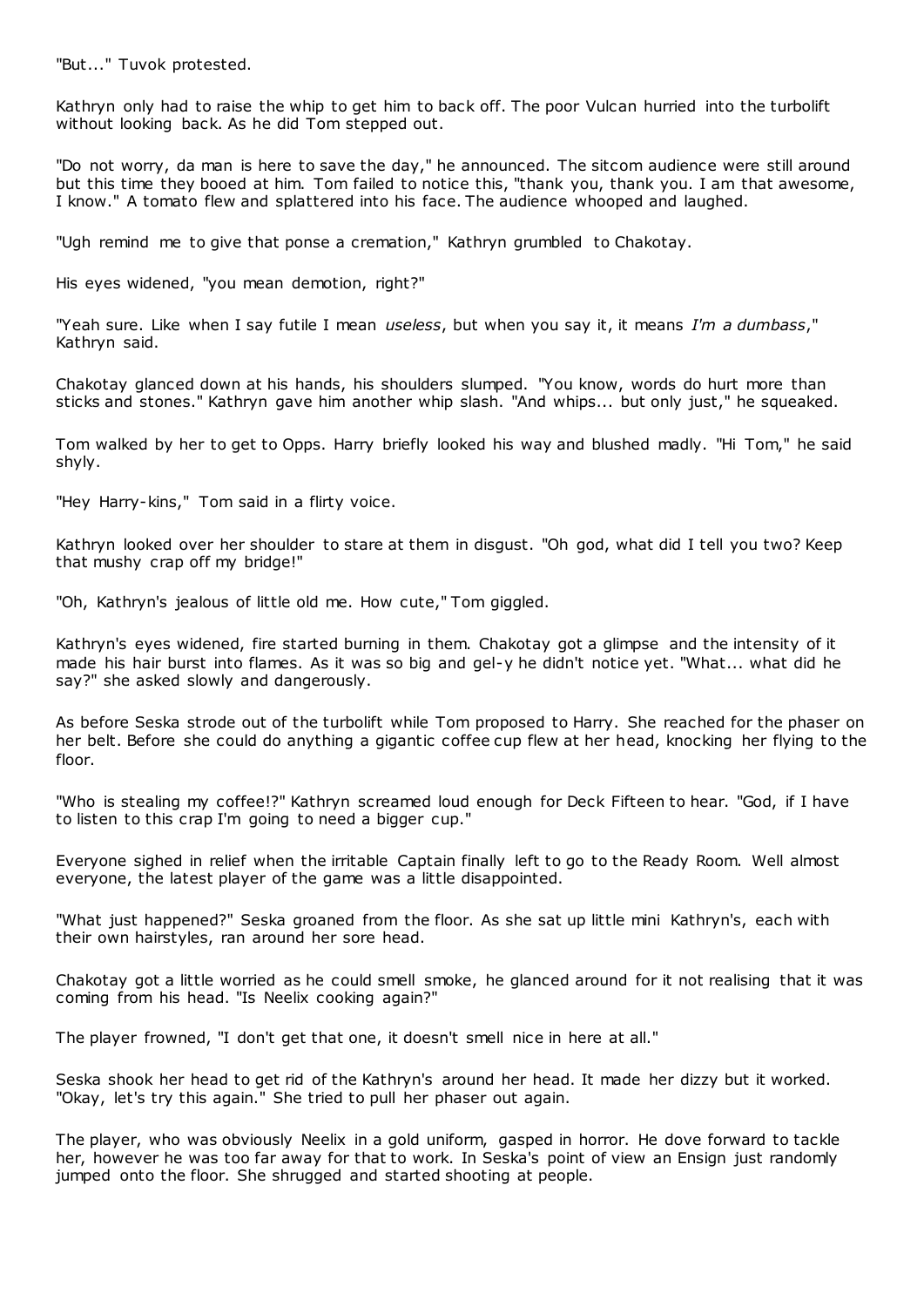Later in the Cargo Bay, Seska paced in front of a few Starfleet personnel in her old Marquis outfit, speechifying them. A lot of them were already asleep, not that she noticed. Even the people guarding them were nodding off.

"Now, join me and the devilishly handsome Kazon..."

"Eeew," the only awake people commented.

Seska didn't hear that, she continued. "... as we lay waste to this quadrant. Our supreme and powerful alliance will be the envy and nightmare of everyone who stands before us."

This time she got laughter from some of the people not currently napping. She looked annoyed as she was expecting a rousing applause. "Ahem, I'm finished!" she snapped loud enough to wake most of the room up.

The Doctor, in the Ensign uniform, glanced around. He politely clapped. "That was a wonderful speech," he said and actually seriously. "Very well written."

"I know," Seska smiled proudly. She leaned in closer to B'Elanna standing nearby and whispered, "we could do with some *red shirt* fodder."

"I don't need to think about it, I will join you," the Doctor grinned.

Kathryn coughed behind Seska and the Marquis, they all turned around to look at her. Unlike the others she was locked in a metal cage, surrounded by what looked like teabags. Kathryn fidgeted anxiously. "Hey, anytime you're ready to let me out of this hellhole... you know, on your own time."

Seska smiled maliciously, "I'm in no hurry. Now, anyone else like to join me?"

"Pfft, this wouldn't have happened if that parasite hadn't made me ill. I'd have sorted you out in no time," Kathryn huffed.

Tom pouted angrily, he stood up. "I'm in too. I am tired of being made fun of. I deserve respect."

Seska's smile grew, "great, welcome aboard... uh..." B'Elanna whispered something into her ear. "Welcome aboard Lieutenant Bag."

Tom was naturally confused, "Bag?"

"Oh, you prefer to be called by your first name? Fine, Crap and Ensign Unknown take the rest of these pathetic Starfleet fans to the Brig," Seska ordered.

The Doctor nodded while Tom's pout grew even bigger. The Marquis crewmembers were handing their latest recruits a phaser each when the doors opened. Jessie rushed through them.

"Captain the Spongebob aliens are back and..." she stopped when she noticed Kathryn in the cage, then everything else. "What the?"

Tom started to panic, "oh god, we're all doomed."

Seska pulled a disgusted face at her. "Change of command you little piece of sh... that's a nice top."

Jessie rolled her eyes, "well duh, it's mine."

"Hmph, we'll see about that," Seska growled.

Tom giggled, "kinky."

"Quiet Crap Bag," Seska hissed. "Which side are you on? Starfleet or Marquis?"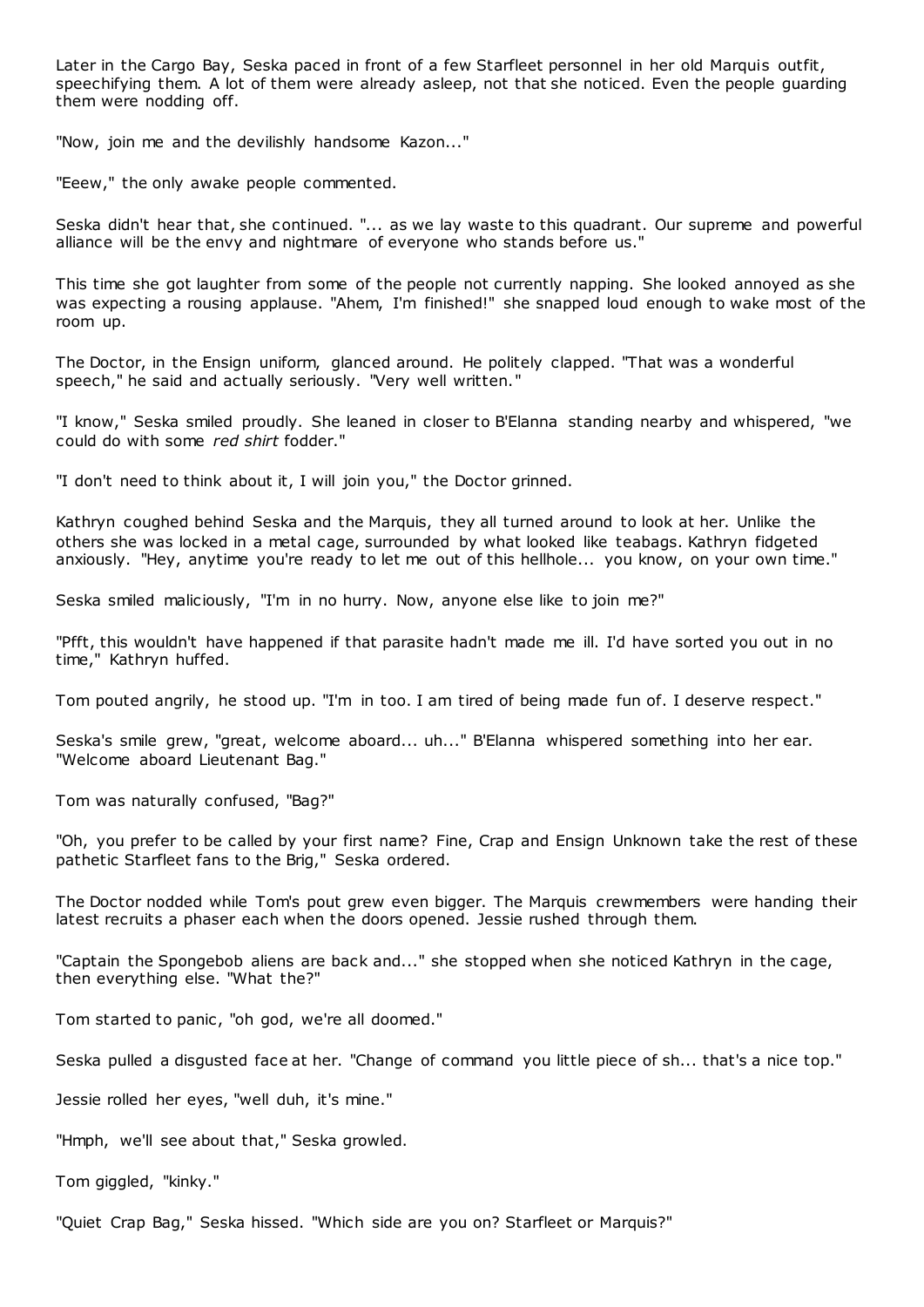Jessie glanced at the Starfleet people being lead away, Kathryn in the cage and then at Seska who wasn't hiding the jealousy on her face at all. Her last glance was at the armed Marquis officers.

"If I picked Starfleet I'd get locked up. Marquis," Jessie answered.

Seska cackled evilly, "yes the Marquis side is alluring, isn't it? Soon the Kazon will be able to replicate food and beam people around. They will be unstoppable, mwahahahaha."

"Um yeah, that sounds terrifying," B'Elanna said, for the tenth time having *second* thoughts.

"Replicate!?" Kathryn spat. "How come those giant sunburnt headed assholes get coffee and I don't!"

"What should we do about the alien attack?" a nameless Marquis officer asked.

Seska looked a little worried. "Ooops I left Chakotay on the Bridge." She shrugged it off, "well I'm sure he wouldn't mind dealing with it."

#### **The Holo-Bridge:**

Chakotay stared ahead of him blankly, water dripped from his hair onto his face and shoulders. Not that it mattered, he was drenched already.

An ensign knelt down to unchain him. "I knew that Mr Paris would make a mockery out of my original program."

"What?" Chakotay was obviously confused.

The ensign lowered his eyebrow for once, he shook his head. "Never mind, Commander. Miss Seska clearly believes that this mutiny is what you want, we need to stop her."

"Oh I don't know. Janeway's a bit of a... what's a nice way to put it?" Chakotay said while he climbed to his feet. "Spawn of Satan, if I believed in such a thing... though meeting her would make anyone a believer."

"Indeed," Ensign Tuvok agreed.

"But Seska, that's something far worst," Chakotay said.

Ensign Tuvok's eyebrow jumped back up, "far worse."

Chakotay sighed, "yeah that may have looked like another Worse/Worst Case title joke, but it was an accident."

"Interesting," Tuvok said.

"Yes and it stays anyway, *haha*," Chakotay groaned and rolled his eyes. "We need to come up with a plan if we're going to stop Seska. Any..."

Harry's loud sobs interrupted him. Even Tuvok couldn't help but roll his eyes too. "Why would Tommywommy join the mutiny? I thought he loved me."

"So yes a plan," Chakotay tried to continue.

"We were going to get married and adopt lots of little babies," Harry whimpered.

Chakotay looked very impatient by this point, "you should keep up your act Ensign Nobody, having someone on the inside will be..."

"Though the Doc could probably help us make our own babies," Harry cut in again. He swooned at the thought, "so beautiful."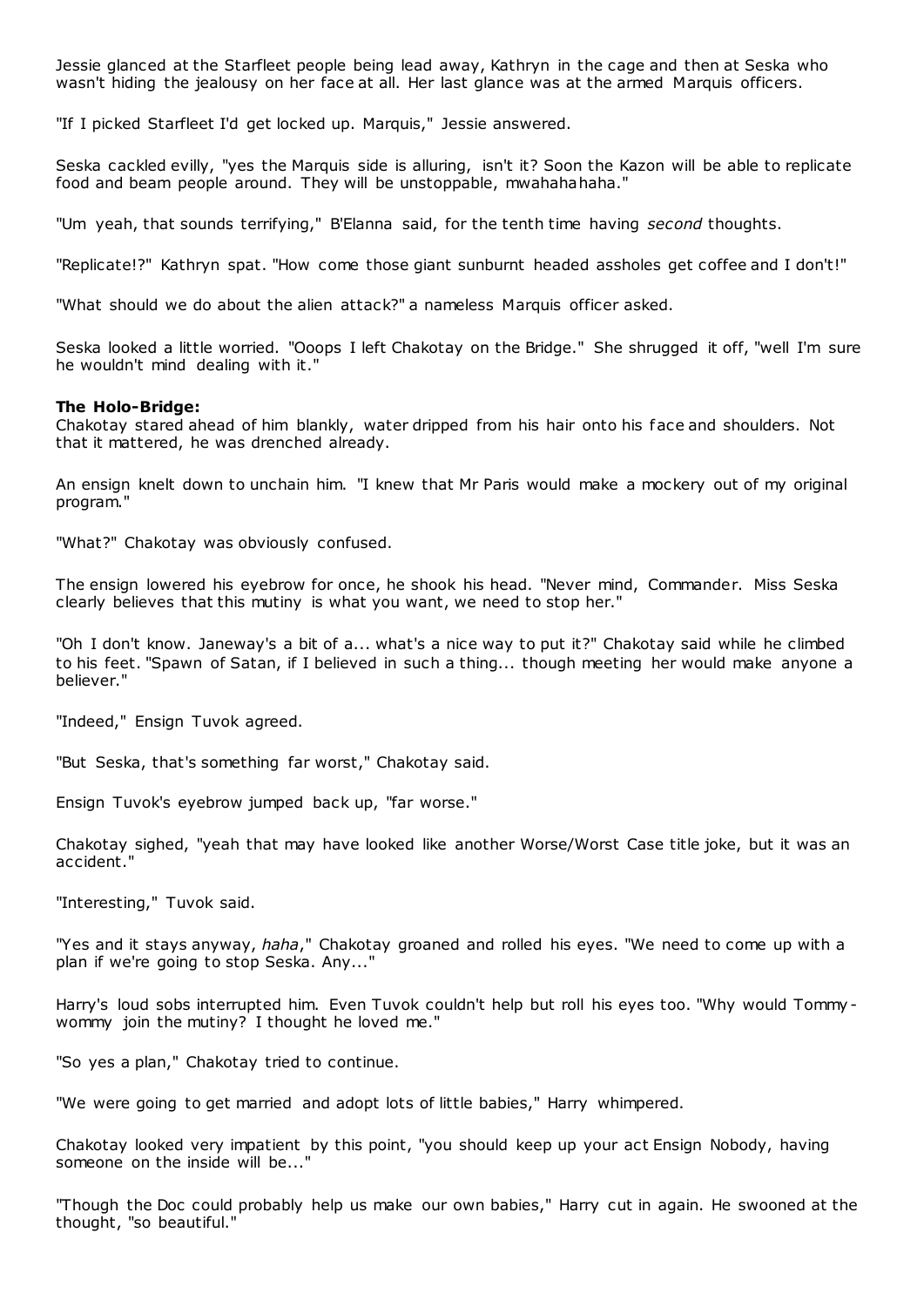Tuvok shook his head, "trust Mr Paris to have somebody obsessed with him in his program."

Chakotay was too disgusted to really register that, he tried to think of a plan but all he could see in his head were Tom and Harry hybrid babies running around. "Excuse me a second, Ensign." Tuvok nodded. Chakotay walked over to pick up Kathryn's giant coffee cup, he proceeded to throw up in it.

Tuvok didn't know how to react, his eyebrows were high enough. Unlike his holographic self, they couldn't leave his face. "I will continue my infiltration then, Commander. Do you have anything specific in mind?"

"Kill Tom, that's all I ask," Chakotay answered, his face now very sickly white. "Make the rest up yourself."

"As you wish," Tuvok said carefully.

This time Chakotay was the one in the Ensign uniform. He ran down the corridor, phaser rifle in his arm. He could hear a phaser fight ahead of him. Moving himself out of sight around the corner, he aimed his phaser and waited.

He didn't have to wait long, there was some movement from just a few metres away. He almost fired and he was glad he didn't.

"Can you feel the love tonight?" Tom wailed as he strolled down the corridor. He turned to smile at Harry following him. He stopped to smile shyly back. "The peace our bromance brings." He continued walking but then stopped again, Harry was closer this time when he stopped. "The ship for once, in perfect harmony..."

Chakotay sighed as a team of Security officers ran down the corridor, constantly shooting behind them. A team of Marquis ran after them, shooting back.

The lovebirds didn't notice or care about any of this, they walked into the Mess Hall. Chakotay was torn between playing the game by following the fight, or staying to watch. In the end the choice was obvious, he followed Tom and Harry.

The pair picked up a few drinks that had been abandoned on the nearest table. While they drank them they made lovey eyes at each other.

"How do I ever tell him? I joined the Marquis," Tom sang. "Just because I pisse... no, no." He was relieved Harry didn't seem to hear that, he was too busy slurping his drink. He smiled at him warmly. "They scare the hell out of me."

Harry frowned. "He's faking a smile, he's hiding. But what I can't decide." Tom's smile turned into a smirk as he climbed to his feet. "Why can't he be the man I know he is, the bravest man I know."

He was surprised when Tom hugged him so hard he was pushed backwards from his seat. They both laughed as they hit the floor.

Chakotay was starting to think this joke was going too far and decided to leave. "Yeah I bet this wasn't Kiara's input," he said to himself.

"No Seska, she's right," Jessie said defiantly.

Seska scowled at her as well as the group of people opposing her. The only thing between her group and them was the faint glow of the warp core reflecting off the glass floor.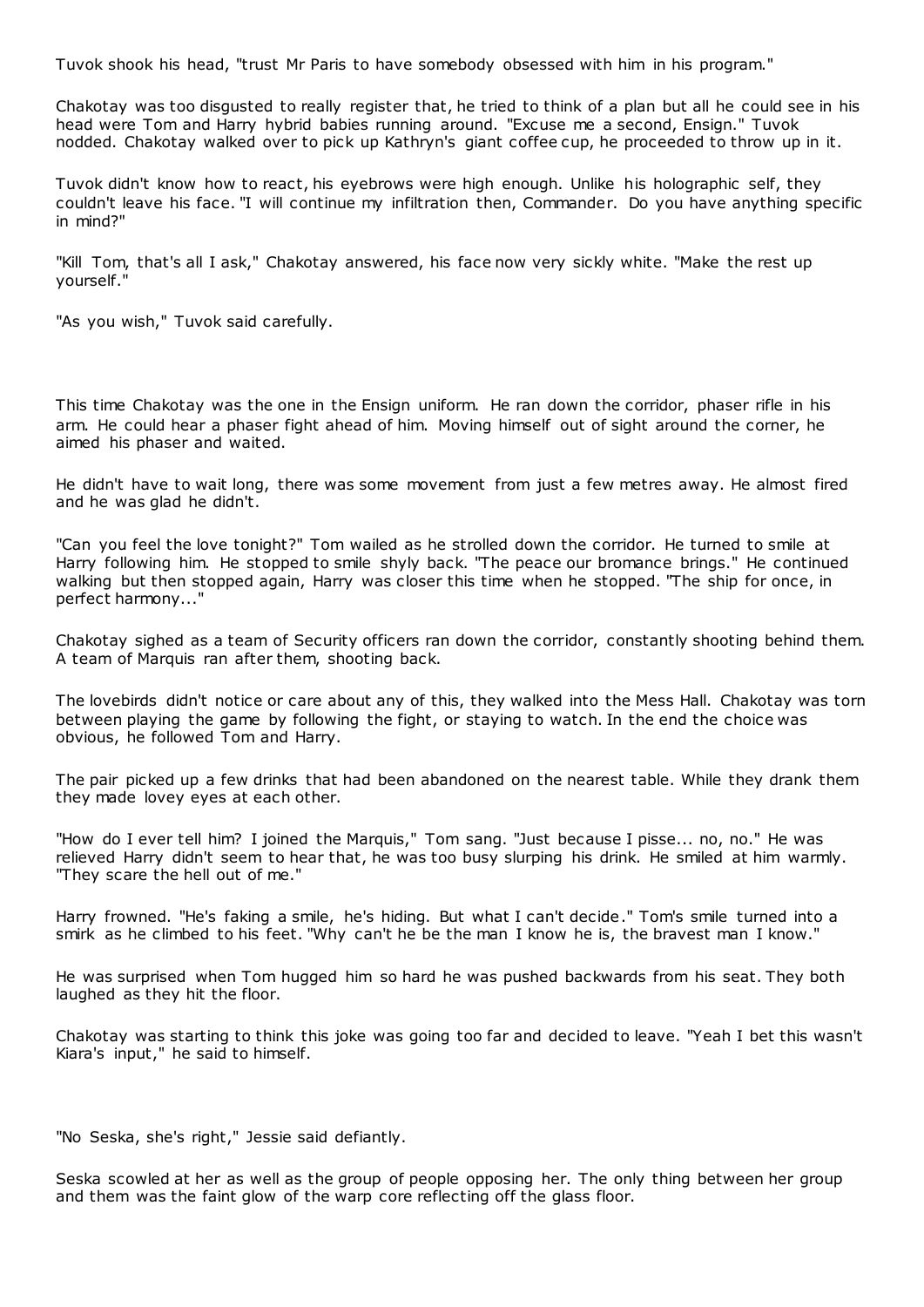"Yes, it's over," Ensign B'Elanna said. The rest of the Marquis looked astonished as she walked over to join the Starfleet group. Jessie followed her as well.

"I knew I shouldn't have trusted you nameless Ensign," Seska spat at her. "I never liked Jessie either. I don't like people prettier and smarter than me. It doesn't matter."

The rest of the Marquis also started to break away, Seska's eyes widened in horror.

"Where are you going, get back here!" she stuttered.

"It's time to put the past behind us," Chakotay said.

Seska growled, "I'll never let it go. You betrayed me by not letting me continue to spy on and steal from you. How can anyone forgive that!"

The screen on the nearby station to the Starfleet side activated. For some reason it was showing the Teletubbies, nobody really reacted like they should to this.

"We are the Teletubbie Collective," they all spoke in unison. "Surrender or you will fall at the hands of the baby sun."

The sun with a baby's face in the middle got a close up, it laughed like it normally did.

"It's worst than we thought! I'm scared!" Tom screamed like a little kid. Everyone laughed at him including Seska, even Tuvok couldn't suppress a snigger.

B'Elanna rolled her eyes, after she finished laughing of course. "Yes we get it, the episode title has been wrong for over a decade. Can we let it go yet?"

The Teletubbies disappeared to show a strange looking starship instead. That didn't last as it imploded. Another ship flew into the screen, only to be replaced by a shot of Flotter and Treebus.

"Voyager," Flotter snarled.

"I want my mummy!" Tom interrupted by screaming.

Treebus and Flotter glanced at each other nervously. "Um... we're here to bring back Naomi. Ever since she boarded the ship nothing can go wrong. She's too smart. It's boring," Treebus explained.

"Yeah we're in the middle of something here," Chakotay said.

"Oh," Flotter looked disappointed. Suddenly Naomi popped her head into view.

"Hi guys, you really should be working together. You need..." she said.

"Oh my god that kid's got spikes on her head!" Tom screeched, he started to run around in circles. Everyone moved out of his way when his trousers started to look a little wet.

Seska stomped her feet, "enough of this!"

"Yeah while we're on the subject, there's a guy called Wesley here too. Can you take him?" Treebus questioned.

Seska fired a phaser at the screen, it sparked and thankfully went off.

"I really hope our shields are up," Kathryn commented.

"Now, no more distractions," Seska sneered.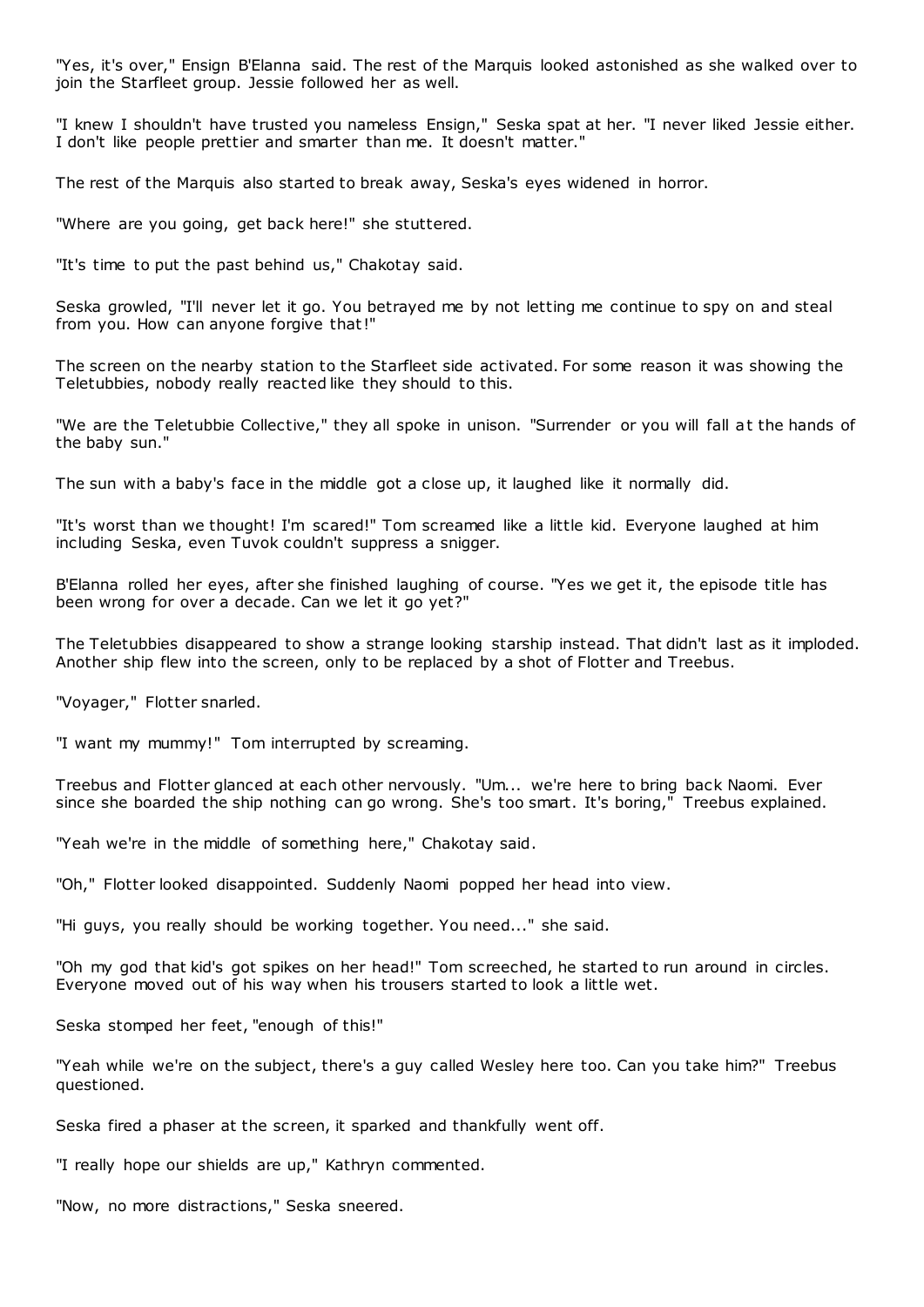Her phaser pointed at the warp core. Everyone looked a little worried. Well not everyone, a certain someone was way past that. He dove under a nearby console to tremble and continue to moisten his trousers.

"No, what are you doing!" B'Elanna snapped.

"I still have control of Voyager and there's nothing you can do about it," Seska laughed. "This'll teach you for not letting me continue to live on your ship while giving away exploding replicators to aliens."

Tom started sucking his thumb.

"Seska don't be a fool. If you destroy the core, you kill yourself," Chakotay warned her.

Seska faked a gasp, "oh Chakotay you too. Even after I pretended to love you just so I could steal your secrets. How could you betray me so? I'm so angry at you people."

B'Elanna frowned, "someone's not a Seska fan. What to do?"

The ship began to shake like something was firing on them. James looked at a nearby console that wasn't sparking anyway. "The Flotter ship is firing on us."

Tom squealed while hugging his knees with one arm, his thumb was still in his mouth. He was also starting to stink, if you know what I mean.

"The pricks are probably trying to lower our shields so they can give us Wesley," Kathryn said. "Excuse me." She cracked her knuckles and walked out like nothing was happening.

"Hey, hey, take me seriously! I'm a serious villain!" Seska snapped.

Jessie yawned, "yeah you are."

"I shouldn't be here, I'm a pretty boy. I'm a good boy," Tom stuttered, rocking back and forth.

Seska growled, "fine. Chakotay, consider yourself lucky. I can't kill you as I still love you. Remind me to steal your DNA later." Chakotay pulled a disgusted face. "I'll just kill the girl who's better than me."

"You can't kill us all," another B'Elanna piped up. The regular B'Elanna tried not to laugh.

"I meant Jessie!" Seska snapped. This time she pointed her phaser towards the group.

The ship rocked a few more times, Tom screamed in response. "Abandon ship!" Seska was about to fire when he scrambled out from under the station and bumped right into her. Instead of hitting Jessie, the phaser shot flew down towards the core. Nobody really looked that surprised, they just looked annoyed as the blast created a green fire at the base of the core.

Seska ran over to the group, while pointing her phaser at them. Her target still seemed to be Jessie. "Perfect, I'll kill you first and then Voyager will be blasted to smithereens."

"But I thought you wanted Voyager for its technology," Chakotay pointed out.

Seska's face gave away her embarrassment, "um er... right. I meant kill you first or Voyager will be blasted to smithereens." Her spare hand grabbed Jessie by the arm.

"That makes no sense," she muttered as Seska roughly pulled her over to the barrier around the core. Nobody dared to move as the phaser was pointing at them. Jessie however wasn't too happy about being dragged around so she tried to grab it. The pair struggled over it.

B'Elanna thought it had been a while since she did something, so she hurried over to a nearby station.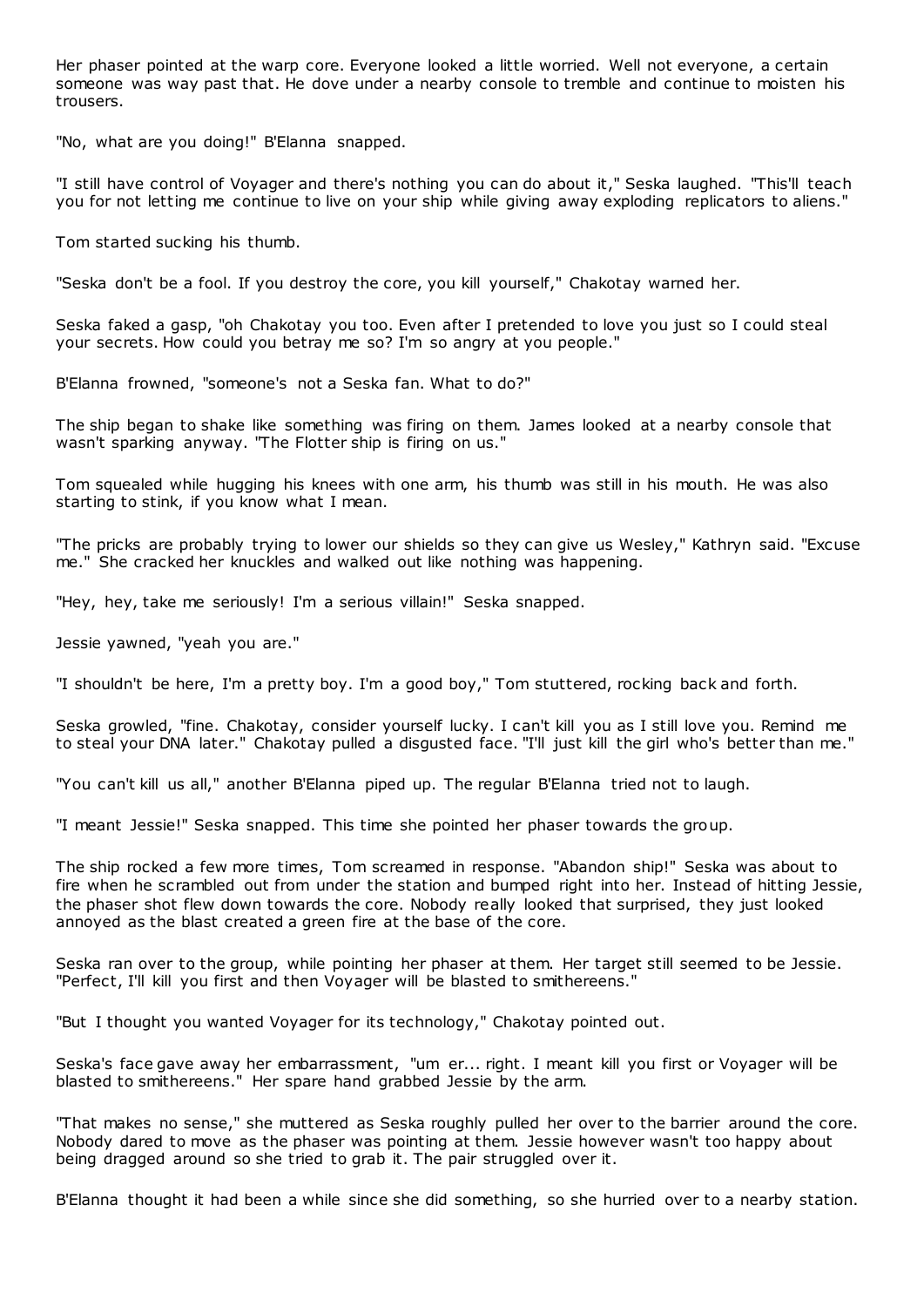The struggle between the two women caused them both to lose their balance, they each stumbled over the barrier. They each grabbed it in time.

"God, I hate you and your luscious locks," Seska snarled at Jessie, she then kicked her.

"Ow! Maybe you should try brushing yours, then..." Jessie grumbled back. By this time mostly everyone had ran over to them. "No mine would still be better," she smiled.

Seska growled in response. She got even more annoyed when James reached out to help Jessie, yet no one bothered to help her. "Hey, what about..." The final straw was Chakotay standing close by, munching on popcorn. "Chakotay, a little help!"

Chakotay shrugged, he offered her some popcorn. Meanwhile Jessie was safely back on the ground.

Seska wrongly assumed that he was offering to help her, or she really just wanted some popcorn. Everyone cringed as she fell down towards the fire. Moments later the fire was put out.

"Ah, well done Ensign," Chakotay said towards B'Elanna.

B'Elanna smiled, "no problem, Commander."

The computer then began to narrate, "and so this story comes to an end, but the Voyager journey continues on. Will Janeway ever keep to one hairstyle? Will Chakotay ever tell us how popcorn keeps appearing randomly?"

"No," Chakotay said mid crunch.

"Would things have been different if the Ensign stayed loyal to Starfleet? And will Tom ever be useful for anything?" the computer continued to narrate.

"No," everyone answered.

"Find out in the sequel, Worst Case Scenario 2; Tom and Harry's Wedding. Or is it 3 I'm not sure anymore," the computer said. Almost everyone shrugged. "Coming soon to a Holodeck near you. Thanks for playing and spread the word."

The hologrid reappeared, leaving B'Elanna definitely satisfied with what she had just played. It was only seconds after the program ended that the doors opened to let the next person in.

"Oh hi B'Elanna," Craig said nervously.

B'Elanna smiled, calming him down a little. "You're in for a treat."

"So I've heard. Everyone's talking about it," Craig said.

"Yes Tom's definitely out done himself this time," B'Elanna sniggered. "It's like a love story, adventure and comedy all rolled into one."

"Cool, I'm in," Craig finally smiled back.

B'Elanna quickly hurried out to allow him to enjoy the program. Outside there was a massive queue going all the way back to the turbolift. On the way there she spotted even Seven standing in it. Not far behind her was Chakotay.

"Again?" was her amused response.

Chakotay casually shrugged, "apparently there's been a few revisions since yesterday."

"Hmm," B'Elanna looked suspicious for a moment. "After that opening scene I checked the game's programming to see if it had been tampered with..."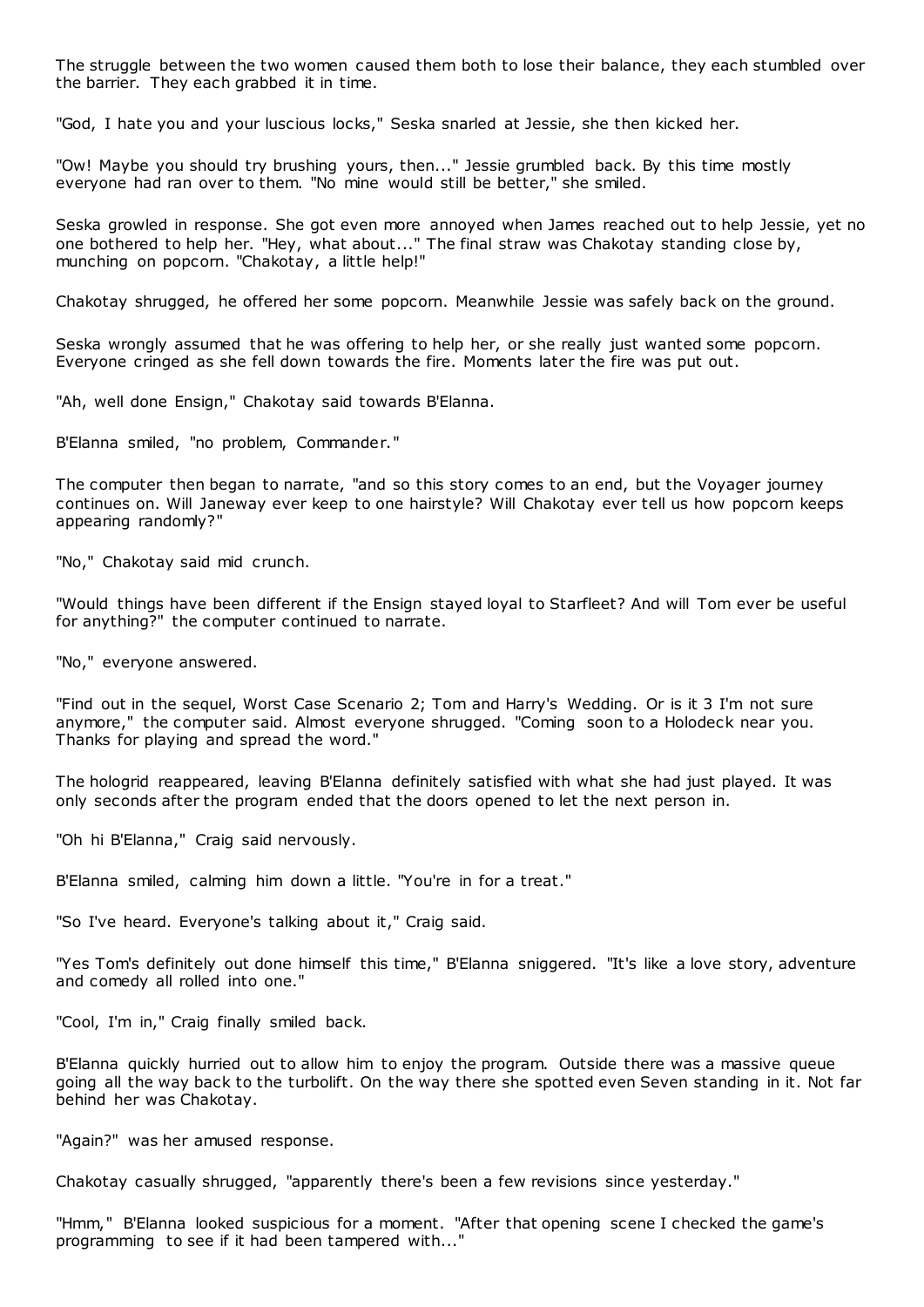"Why? Tom walks out of the turbolift to a screaming audience, and not in fear. Who else would do that?" Chakotay smirked.

"Hmm he's changed that," B'Elanna said, looking a little worried. She quickly shook it off. "It definitely was only Tom, no one else could have gotten in there. I'm sorry I doubted him, he doesn't spare himself in this parody."

Seven turned around to scowl at them both. She wasn't the only one either. "I do not like to be, what was the term? *Spoilt* before I use a program. Can you please keep it down?"

B'Elanna couldn't help but laugh, "sorry, I'll go. Enjoy." She continued on her way to the turbolift. A couple of people were even queuing in there.

#### **Meanwhile:**

Tom sat at the helm, unaware that most of the bridge were sniggering at him. He seemed to be concentrating on something that definitely wasn't helm related on his console.

"Hey Harry, the program's been used almost two dozen times," he said.

Harry grunted, "don't talk to me Tom!"

"What's the matter, lovers spat?" Jessie asked, triggering much louder laughter from the rest of the bridge.

Harry muttered some obscenities to himself and got back to work, his face turned very red.

Tom didn't seem to be bothered, he was just happy with what he was reading. "I guess everyone knows now who's the King of the Holodeck."

Kathryn stepped out of the Ready Room with one of her death glares on her face. It stopped everyone's laughter immediately. She made her way over to Tom. "Paris!"

Tom squeaked as his finger quickly removed the information he was looking at. The chair span around to face her. "Yes Captain?"

"Conference Room, now," she growled.

Tom was confused, he had no idea what he did wrong. "Um yes ma'am." He got up to do as he was told but Kathryn slapped the back of his head. "Sorry, Captain."

Kathryn's glare disappeared instantly, it was soon replaced by a smirk once he had gone. "All right," she sighed while putting her game face back on. "I want every senior staff member who played Tom's little game in there too." She pretended to glare at Tuvok, "I know who you all are."

Everyone but Jessie looked a little nervous to say the least. They all started gossiping between themselves. Kathryn glanced over at Jessie to give her a sly wink, she smirked back.

#### **The Conference Room:**

Tom felt like he had shrunk quite a bit as everybody at the table stared at him. They all looked very angry at him, he was genuinely confused and a little freaked out.

"Guys please stop looking at me, if I keep shrinking into this chair I'll be shorter than James," he said.

James didn't look very happy at all, he was about to say something but Kathryn looked like she was ready to explode.

"Aaw such a big man, aren't you Mr Paris," Kathryn said in a mocking voice. "You like to make people feel bad, don't you?"

Tom's eyes widened, "um... excuse me?"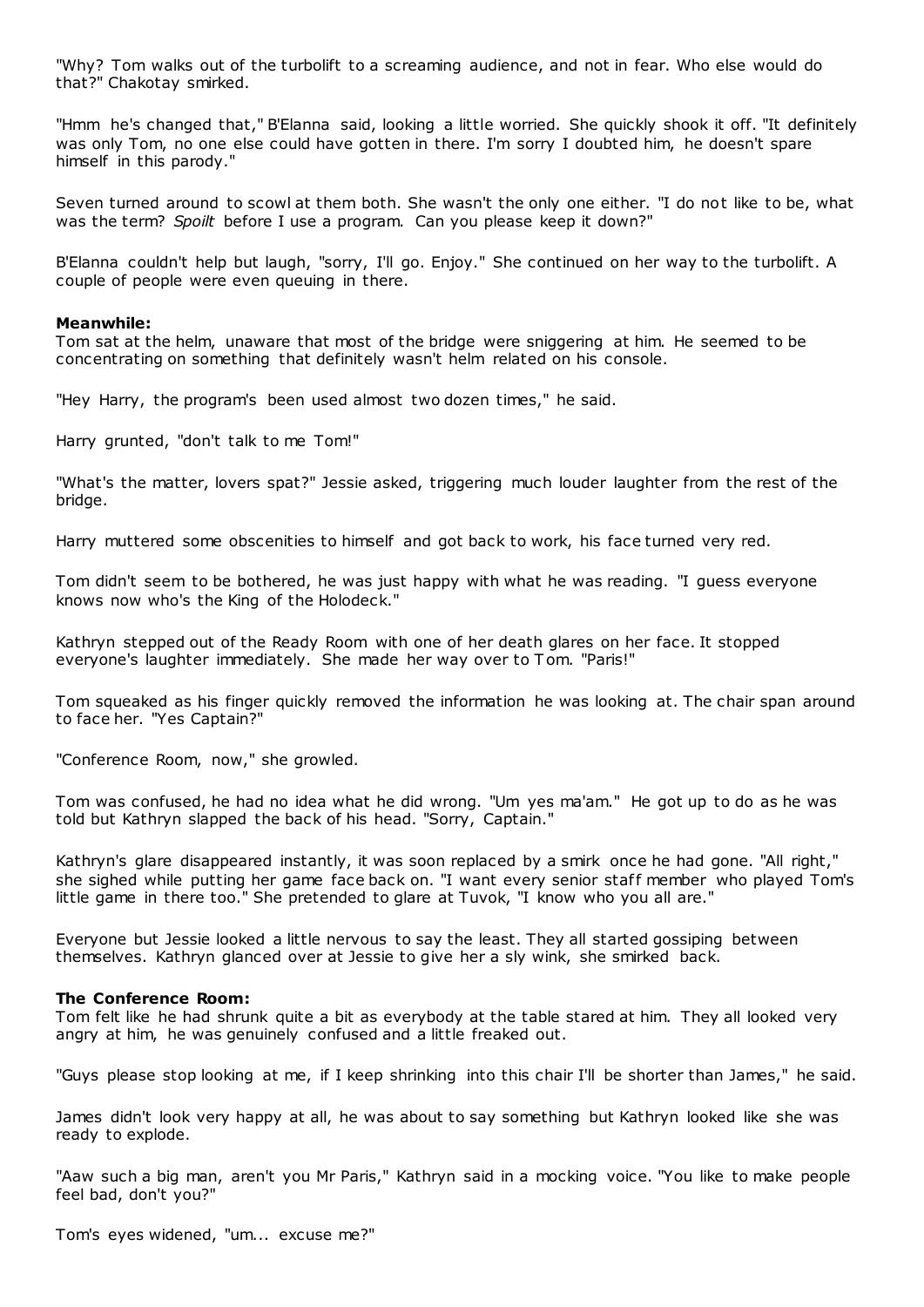Kathryn climbed out of her chair so she could stare down at him. "Oh I'm six foot twenty three. I must be awesome and everyone shorter than me, who is mostly everybody by the way, must be bullied cos they're obviously being short on purpose. The bast..."

"Kathryn," Chakotay whispered to her.

Kathryn groaned, "do you mind, I'm making a point here."

Tom just rolled his eyes, "wow, somebody's a favourite, I wonder why."

James knew that was a remark against him, his fists clenched. Jessie reached out to gently pat them, they loosened a little. "I'm glad I programmed that song in at the last second," he whispered. She giggled behind her other hand.

"You think we're all just a big joke, Mr Paris?" Kathryn questioned dangerously. "Hmm? Do you think my love of coffee should be made fun of? That Tuvok's tendency to raise his eyebrows is something to point and laugh at."

Tom sighed in realisation, "oh, this is about the program isn't it?"

"Gee, what gave you that idea?" Chakotay snapped sarcastically.

Tom chuckled nervously, "gee guys, have a sense of humour. Nobody was really that bad, I even made fun of myself too."

"You don't say," B'Elanna laughed.

Harry twitched quite violently, "that bad!? Tom, everyone I meet keeps doing impressions of *me*. I won't be able to show my face around this ship for months."

"But... you do act like that sometimes," Tom protested. James soon joined in the quiet sniggering that Jessie was doing. "Overexaggerating personality traits is a Fifth Voyager thing."

"Oh, we're going down the fourth wall route are we?" Kathryn growled, she started rolling up her sleeves.

Chakotay shook his head, "rewind Tom, quickly."

Tom's nervous laughter picked up, "right yeah. Everyone was perfectly in character, I just made a few minor jokes about them. I don't see the problem." He looked at James who managed to stop laughing just in time so he wouldn't notice it. "You I got spot on, my best work."

Jessie had to grab James' arm to stop him from getting up, so he settled for only glaring at him.

"I would urge you to stop Paris, before we all decide to use you as a punching bag," Kathryn warned.

"What else is new?" Jessie commented.

Kathryn shrugged, "I said all. Now I want you to have a think about how you'd feel if somebody had made a parody of you. Really think about everyone's reactions here while you go have another test run of your *masterpiece*." Chakotay bit his lip to stop himself from laughing. "I hope that you will see the error of your ways."

"Um, you're punishing me by sending me to the Holodeck? I don't get it," Tom said.

Kathryn's glare was back on full death mode, Tom shrunk further into his chair. "Really think!"

"Ok, yes Captain," Tom whimpered. Kathryn's eyes widened briefly, her head gestured to the door. "Now? Okay sure." He ran for his life. Once he was gone, she and Chakotay allowed themselves to laugh. Everyone who wasn't them or James and Jessie looked very confused.